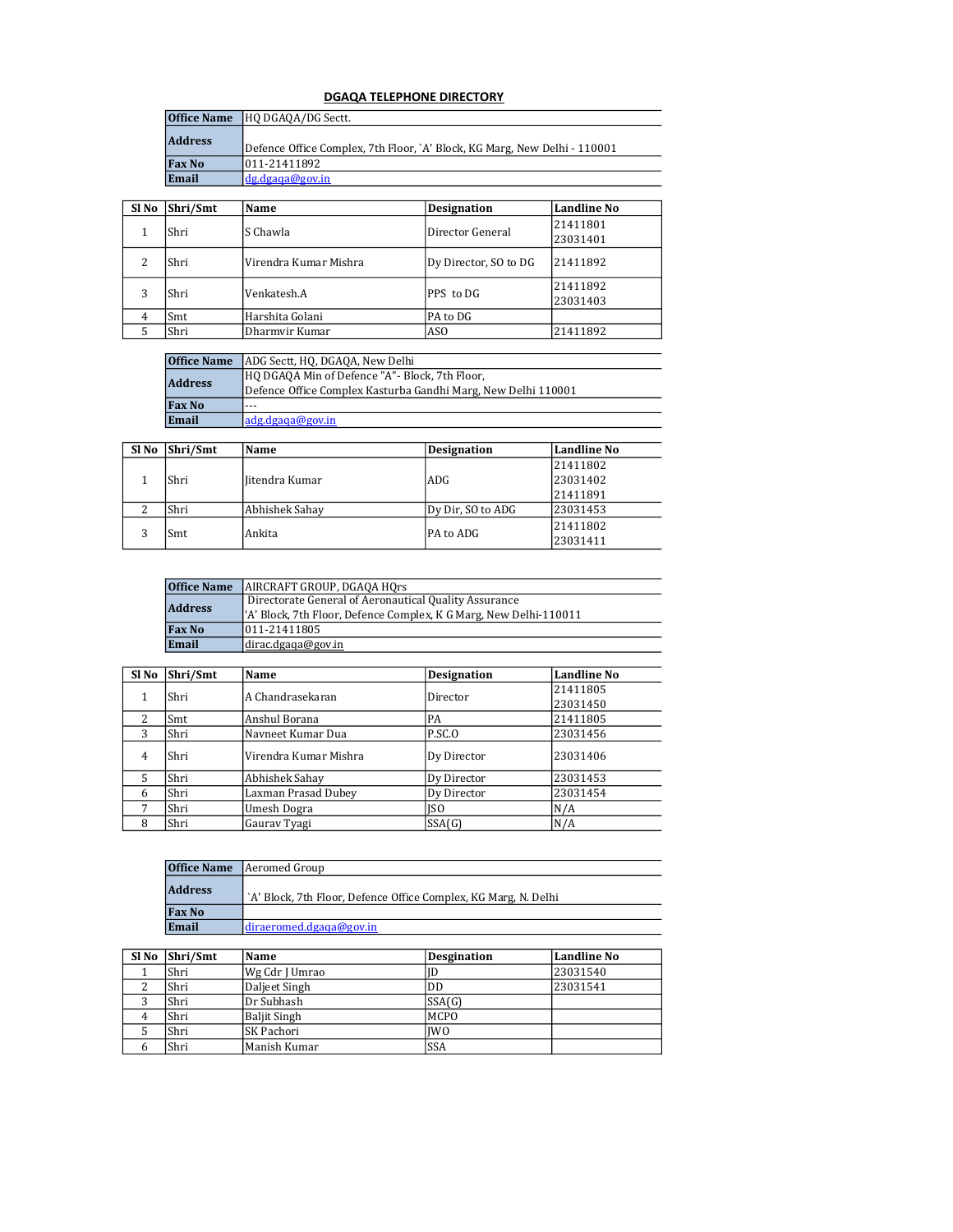| <b>Office Name</b> | <b>HO DGAOA/AE GROUP</b>                                        |
|--------------------|-----------------------------------------------------------------|
| <b>Address</b>     | `A' Block, 7th Floor, Defence Office Complex, KG Marg, N. Delhi |
| <b>Fax No</b>      |                                                                 |
| Email              | distance.dgada@gov.in                                           |

| Sl No | Shri/Smt | Name                   | <b>Designation</b> | <b>Landline No</b> |
|-------|----------|------------------------|--------------------|--------------------|
|       | Shri     | <b>BM Dinakar Babu</b> | Director           | 011-21411808       |
|       |          |                        |                    | 011-23031480       |
| 2     | Shri     | Suresh Kumar           | It. Director       | 011-23031482       |
| 3     | Shri     | Rajeev Verma           | Dy Director        | 011-23031485       |
| 4     | Shri     | Mukesh Chand Meena     | Dy Director        | 011-23031484       |
| 5     | Shri     | Shiy Kumar Yaday       | Asstt. Director    |                    |
| 6     | Smt      | Neena Dhamija          | Pyt. Secy          |                    |
| 7     |          | WO Rakesh Kumar        |                    |                    |
| 8     |          | <b>IWO PK Singh</b>    |                    |                    |
| 9     | Shri     | Suresh Kumar           | <b>ISA</b>         |                    |
| 10    | Shri     | Shivam Kumar           | <b>MTS</b>         |                    |

| <b>Office Name</b> | Tech-Coord & Cyber Security Group                                                          |
|--------------------|--------------------------------------------------------------------------------------------|
| <b>Address</b>     | ROOM NO. 768. 7th FLOOR 'A' BLOCK. DEFENCE OFFICES COMPLEX. KG MARG<br> NEW DELHI - 110001 |
| <b>Fax No</b>      |                                                                                            |
| Email              | dirtc.dgaga@gmail.com                                                                      |

| Sl No | Shri/Smt | Name                  | <b>Designation</b> | <b>Landline No</b> |
|-------|----------|-----------------------|--------------------|--------------------|
|       | Shri     | Rajesh Yadav          | Director           | 1011-21411807 011- |
|       |          |                       |                    | 23031470           |
|       | Shri     | Rajesh Kumar Raushan  | Dv. Director       | 011-23031472       |
| 3     | Shri     | Ajay Kumar Srivastava | ISO                |                    |
|       | Smt      | Alka Rani             | ISO                |                    |
|       |          | Md Ameer Khan         | SSA(G)             |                    |
|       | Shri     | Madan Biswas          | <b>IWO</b>         |                    |

| <b>Office Name</b>                                                                                         | Armament Section, DGAQA HQrs, New Delhi |  |
|------------------------------------------------------------------------------------------------------------|-----------------------------------------|--|
| Room No. 765, A Block, 7th Floor, Defence office complex, KG Marg, New Delhi -<br><b>Address</b><br>110001 |                                         |  |
| <b>Fax No</b>                                                                                              | 011-21411893                            |  |
| Email                                                                                                      | ldirarmt.dgaga@gov.in                   |  |

| Sl No         | Shri/Smt | Name                    | <b>Designation</b> | <b>Landline No</b>            |
|---------------|----------|-------------------------|--------------------|-------------------------------|
| 1             | Shri     | Mahendra Singh          | Director           | 011-21411893 011-<br>23031530 |
| $\mathcal{L}$ | Shri     | Sanjay Gaur             | Dy Director        | 011-23031532                  |
| 3             | Shri     | M Zulkarnain            | Asst Dir           |                               |
| 4             | Shri     | Rakesh Kumar            | Asst Dir           |                               |
| 5             | Shri     | Baboo Ram               | Chief Draughtsman  | 011-23031426                  |
| 6             | Shri     | Ramesh Chandra Vashisth | Chief Draughtsman  |                               |
| 7             | Shri     | Madhay Prasad Karn      | <b>SSA</b>         |                               |
| 8             | Shri     | Anuj Bhumija            | <b>IWO</b>         |                               |
| 9             | Smt      | Indu Tawar              | Ir Trans Officer   |                               |
| 10            | Shri     | D K Tiwari              | Chargeman          |                               |
| 11            | Shri     | K S Bhati               | ASO                |                               |
| 12            | Shri     | Vivek Kumar Gupta       | Ferroprinter       |                               |
| 13            | Shri     | Har Prasad              | Ferroprinter       |                               |
| 14            | Shri     | Dinesh Kumar            | <b>MTS</b>         |                               |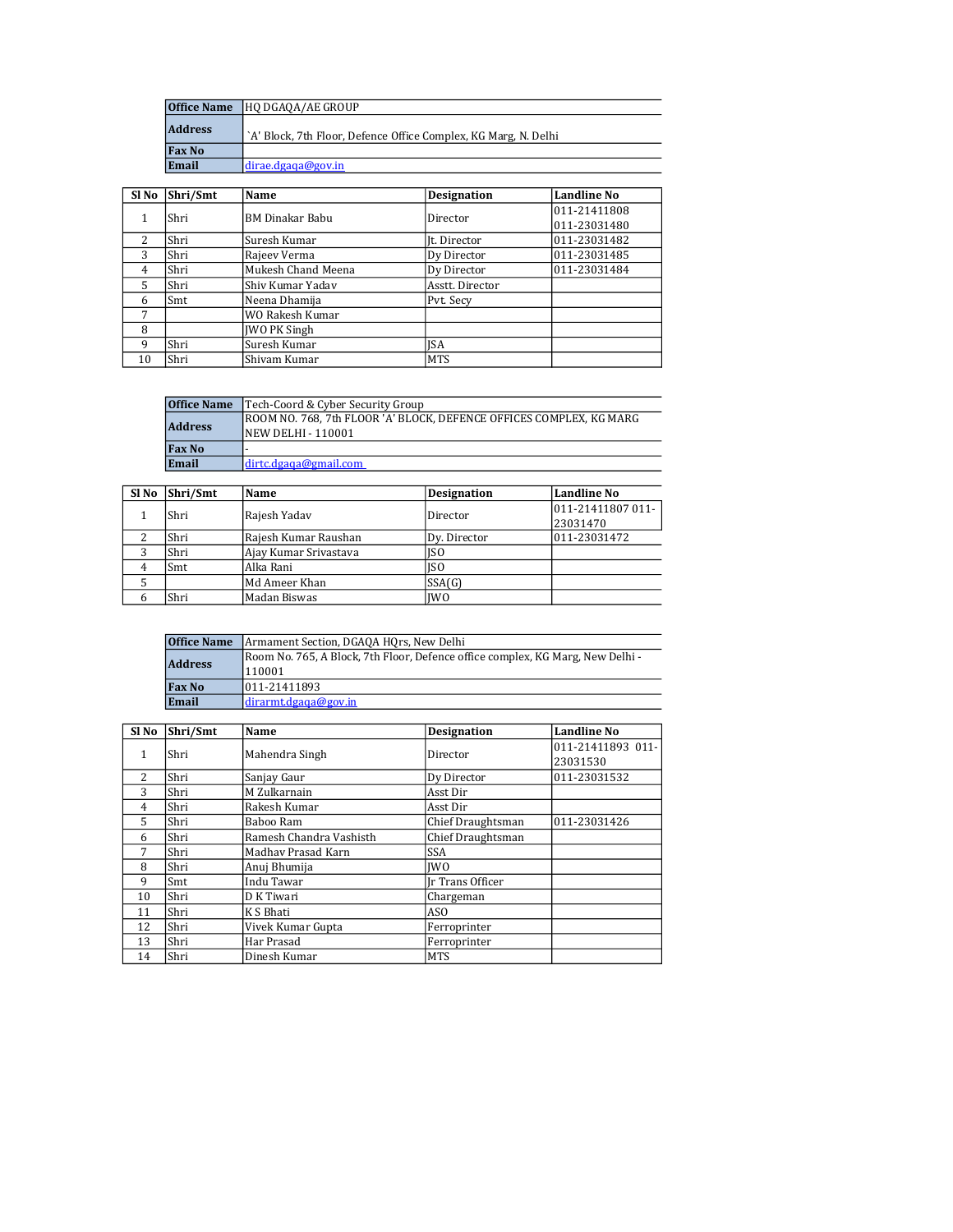| <b>Office Name</b> | E & I Directorate, HQ, DGAQA, New Delhi                                                                         |  |  |
|--------------------|-----------------------------------------------------------------------------------------------------------------|--|--|
| <b>Address</b>     | HO DGAQA Min of Defence "A"- Block, 7th Floor, Defence Office Complex Kasturba<br>Gandhi Marg, New Delhi 110001 |  |  |
| <b>Fax No</b>      | $- - -$                                                                                                         |  |  |
| Email              | ldirei.dgaga@gov.in                                                                                             |  |  |

| SI <sub>No</sub> | Shri/Smt | Name                  | <b>Designation</b> | <b>Landline No</b> |
|------------------|----------|-----------------------|--------------------|--------------------|
|                  | Shri     | B M Dinakar Babu      | Director           | 011-21411808 011-  |
|                  |          |                       |                    | 23031480           |
| 2                | Shri     | Wg Cdr M K Sharma     | It. Director       | 011-23031551       |
| 3                | Shri     | V P Khanduri          | It. Director       | 011-23031552       |
| 4                | Shri     | Sanjay Kumar Sharma   | Deputy Director    | 011-23031553       |
| 5                | Shri     | D S Nagi              | SSA(G)             | $---$              |
| 6                | Shri     | MWO J G Singh         | <b>MWO</b>         | $- - -$            |
| 7                | Shri     | MWO M B Singh         | <b>MWO</b>         | $- - -$            |
| 8                | Shri     | <b>IWO S N Mandal</b> | <b>IWO</b>         | $- - -$            |

| <b>Office Name</b>                                                                                  | Power Plant and Fuel Oil Lubricant |
|-----------------------------------------------------------------------------------------------------|------------------------------------|
| DGAQA,MOD,'A' Block,7th Floor,defence Office Complex,KG Marg,New Delhi-<br><b>Address</b><br>110001 |                                    |
| <b>Fax No</b>                                                                                       |                                    |
| Email                                                                                               | dirppfol.dgaga@gov.in              |

| Sl No | Shri/Smt | Name              | <b>Designation</b> | Landline No                   |
|-------|----------|-------------------|--------------------|-------------------------------|
|       | Shri     | P Mathiyazhagan   | Director           | 011 21411894 011-<br>23031520 |
| າ     | Shri     | Satyananda Swain  | Deputy Director    | 011-23031523                  |
| 3     | Shri     | Manoj Kumar Singh | <b>IWO</b>         |                               |
| 4     | Shri     | Nayush Sharma     | SSA(G)             |                               |
|       | Shri     | Abir bagachi      | SSA(G)             |                               |
| 6     | Shri     | Krishan           | <b>SSA</b>         |                               |
|       | Shri     | Samunder Singh    | <b>MTS</b>         |                               |

| <b>Office Name</b> | <b>HO DGAOA/GSE GROUP</b>                                                       |
|--------------------|---------------------------------------------------------------------------------|
| <b>Address</b>     | HQ DGAQA, Ministry of Defence, `A' Block, 7th Floor, Defence Office Complex, KG |
| <b>Fax No</b>      |                                                                                 |
| Email              | dirgse.dgaqa@gov.in                                                             |

| Sl No | Shri/Smt | Name                 | <b>Designation</b> | Landline No                   |
|-------|----------|----------------------|--------------------|-------------------------------|
|       | Shri     | Mahesh C Kalasad     | Director           | 011-21411806 011-<br>23031460 |
|       | Shri     | Mahendra Kumar Gupta | Dy Director        | 011-23031462                  |
| 3     | Shri     | Shivendra K Duklan   | Asstt. Director    |                               |
| 4     | Shri     | Krishnachandran      | SSA(G)             |                               |
| 5     | Shri     | Nilesh Kumar         | PA                 |                               |
| 6     | Shri     | Pankaj Kumar Pathak  | <b>MWO</b>         |                               |
|       | Shri     | V Murali Krishna     | <b>IWO</b>         |                               |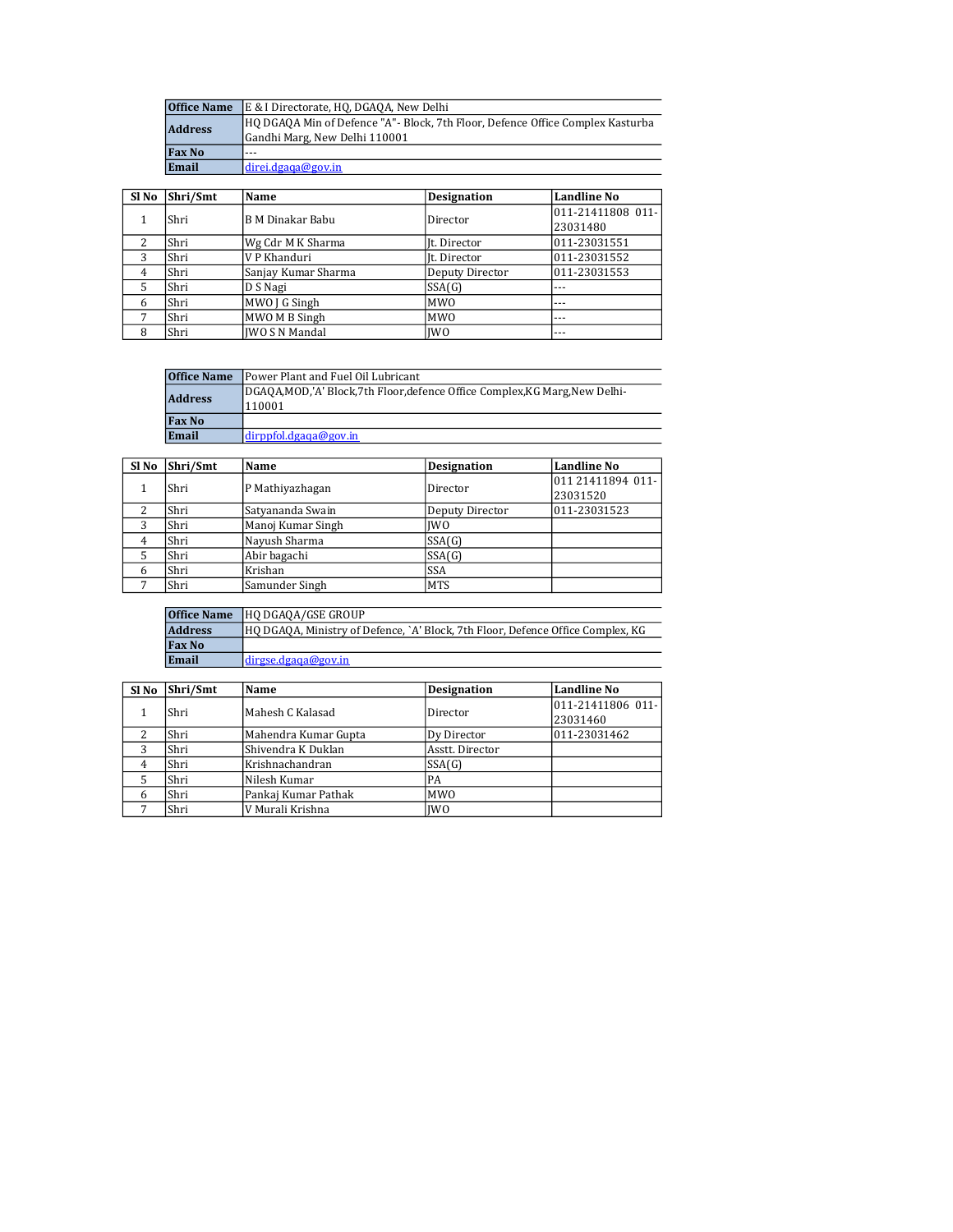| <b>Office Name</b> | IDGAOA HO. IT GROUP                                                    |
|--------------------|------------------------------------------------------------------------|
| <b>Address</b>     | 7th Floor, A Block, Defence Offices Complex, KG marg, New Delhi-110001 |
| <b>Fax No</b>      |                                                                        |
| Email              | hq.dgaqa@nic.in                                                        |

| Sl No | Shri/Smt | Name                    | <b>Designation</b> | Landline No  |
|-------|----------|-------------------------|--------------------|--------------|
|       | Shri     | Pandey Satya Prakash Mn | Joint Director     | 011-23031477 |
|       | Shri     | Sudhakar Sahoo          | Deputy Director    | 011-23031478 |
|       | Shri     | Pankaj Kuchaliya        | ISO                |              |
|       | Shri     | Prashant Kumar          | SSA(G)             |              |
|       | Shri     | WO SP Singh             | Warrant Officer    |              |
|       | Shri     | Avkash                  | <b>MTS</b>         |              |

| <b>Office Name</b> | MSOAA/DGAOA                                                         |
|--------------------|---------------------------------------------------------------------|
| <b>Address</b>     | IROOM NO. 703. 7th FLOOR 'A' BLOCK. DEFENCE OFFICE COMPLEX. KG MARG |
| <b>Fax No</b>      |                                                                     |
| Email              | dirmsqaa.dgaqa@gov.in                                               |

| SI <sub>No</sub> | Shri/Smt | Name                         | <b>Designation</b> | Landline No       |
|------------------|----------|------------------------------|--------------------|-------------------|
|                  |          |                              |                    | 011-21411810 011- |
|                  |          | Capt(IN) DK Jena<br>Director | 23031500           |                   |
|                  | Shri     | Rakesh Kumar Dubey           | AE(QA)             |                   |
| っ                | Shri     | Sunit Kumar                  | Foreman            |                   |
|                  | Shri     | Hareendra Das M              | Sr Draftsman       |                   |
|                  | Shri     | Lalit                        | Stenographer-D     |                   |
|                  | Shri     | Surendra Singh               | <b>MTS</b>         |                   |

| <b>Office Name</b> SSOAG(Delhi) |                                                                |
|---------------------------------|----------------------------------------------------------------|
| <b>Address</b>                  | Room No.753, 7Th Foor,A-Block, KG Marg, Defence Office Complex |
| <b>Fax No</b>                   |                                                                |
| Email                           | ldirssgag.dgaga@gov.in                                         |

| Sl No | Shri/Smt | Name                  | Designation  | Landline No |
|-------|----------|-----------------------|--------------|-------------|
|       |          | Cmde Raskin Adhikari  | Director     | 21411809    |
|       |          |                       |              | 23031490    |
|       |          | Cdr Virender S Kanwal | It. Director | 123031492   |

| <b>Office Name</b> | Hindi Section                                                   |  |
|--------------------|-----------------------------------------------------------------|--|
| <b>Address</b>     | Room No.753, 7th Foor, A-Block, KG Marg, Defence Office Complex |  |
| <b>Fax No</b>      |                                                                 |  |
| Email              | ladol. dea <sub>a</sub> @gov.in                                 |  |

| Sl <sub>No</sub> | Shri/Smt | Name               | Designation      | Landline No |
|------------------|----------|--------------------|------------------|-------------|
|                  | Smt      | Sushma Dhiman      | Asst Director    | 23031424    |
|                  |          |                    | l (Raibhasa)     |             |
|                  | Smt      | lAsha GS           | l It. Tr Officer |             |
|                  | Smt      | Radha Charan Meena | lSr Sectt Asst   |             |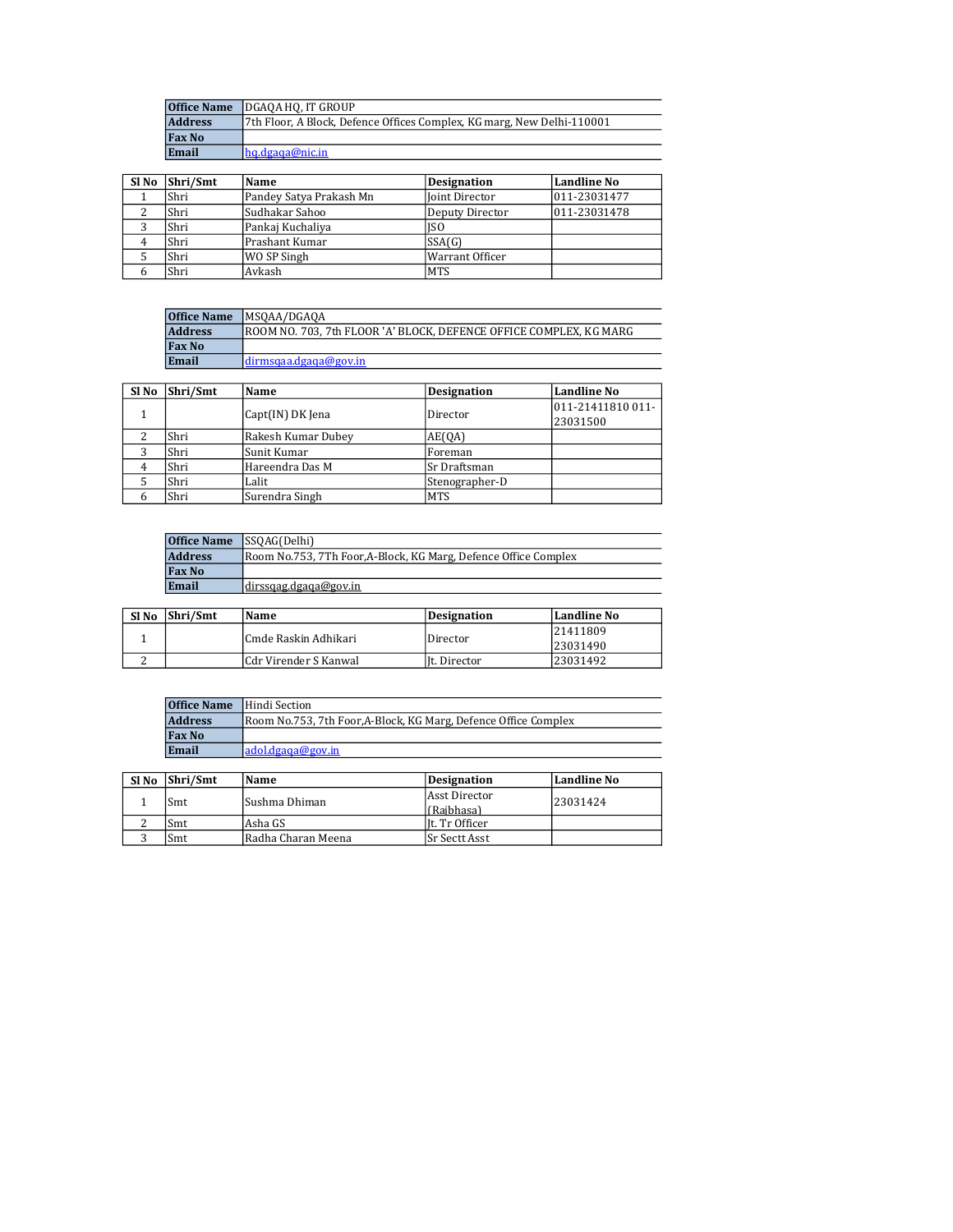| <b>Office Name</b> | Dir (HR), DGAQA                                                           |
|--------------------|---------------------------------------------------------------------------|
| <b>Address</b>     | A' Block, 7th Floor, Defence Oofficers Complex, KG Marg, New Delhi-110001 |
| <b>Fax No</b>      |                                                                           |
| Email              | dirhr.dgaqa@gov.in                                                        |

| Sl No          | Shri/Smt | Name                | <b>Desgination</b> | <b>Landline No</b> |
|----------------|----------|---------------------|--------------------|--------------------|
| $\mathbf{1}$   | Shri     | SK Shukla           |                    | 011 2141 1803 011  |
|                |          |                     | Dir (HR)           | 23031430           |
| $\overline{c}$ | Shri     | <b>Bimal Kumar</b>  | PS to Dir (HR)     |                    |
| 3              | Shri     | Nirmal Kumar        | Dy Dir (HR/Pers)   | 011-23031433       |
| 4              | Shri     | Amarjeet Kumar      | Asst Dir (Adm-I)   | 011-23031434       |
| 5              | Shri     | Uma Shankar Pamdey  | ASO/Adm-I          |                    |
| 6              | Shri     | Mohd Eklakh         | ASO/Adm-I          |                    |
| 7              | Shri     | Rakesh Kumar        | ASO/Adm-I          |                    |
| 8              | Shri     | Hemant Kumar Roshan | SSA/Adm-I          |                    |
| 9              | Smt      | Neeta Singh         | JSA/Adm-I          |                    |
| 10             | Smt      | Anjani Parashar     | JSA/Adm-I          |                    |
| 11             | Shri     | Shashi Ranjan       | Dy Dir (Rectt)     | 011-23031432       |
| 12             | Shri     | Sh PR Meena         | Asst Dir (Adm-II)  | 011-23031436       |
| 13             | Smt      | Reeta Singh         | ASO/Adm-II         |                    |
| 14             | Shri     | Bijay Kumar         | ASO/Adm.-II        |                    |
| 15             | Shri     | Vishal Kishore      | SSA/Adm-II         |                    |
| 16             | Shri     | <b>Jatin Gola</b>   | JSA/Adm/II         |                    |
| 17             | Smt      | Sushma Dhiman       | $AD$ $(OL)$        |                    |
| 18             | Ms       | Khusbhu Kumari      | ST <sub>O</sub>    |                    |
| 19             | Smt      | Asha G S            | <b>ITO</b>         |                    |
| 20             | Shri     | Radha Charan        | <b>SSA</b>         |                    |
| 21             | Shri     | SK Gautam           | Asstv Dir/Adm-III  | 011-23031443       |
| 22             | Shri     | Manish Kumar        | SSA/Adm-III        |                    |
| 23             | Shri     | <b>Brendara</b>     | ISA/Adm-III        |                    |

|                | <b>Office Name</b> HQ DGAQA/Admin Group                         |  |
|----------------|-----------------------------------------------------------------|--|
| <b>Address</b> | Room No.753, 7Th Foor, A-Block, KG Marg, Defence Office Complex |  |
| <b>Fax No</b>  | 011-23014960                                                    |  |
| Email          | ldiradmin.deqaa@gov.in                                          |  |

| Sl No | Shri/Smt | Name             | <b>Designation</b>              | Landline No |
|-------|----------|------------------|---------------------------------|-------------|
|       | Shri     | G K Chaudhary    |                                 | 21411804    |
|       |          |                  | Director(Admin)                 | 23031440    |
|       | Ms       | Nisha            | Steno                           |             |
| C     |          |                  | Dy Dir (Coord & Fin)            | 23031442    |
|       | Shri     | S K Gautam       | Asst Dir (Adm & Coord) 23031443 |             |
|       | Shri     | Dipu Kumar Sinha | <b>Sr Accts Officer</b>         | 23031421    |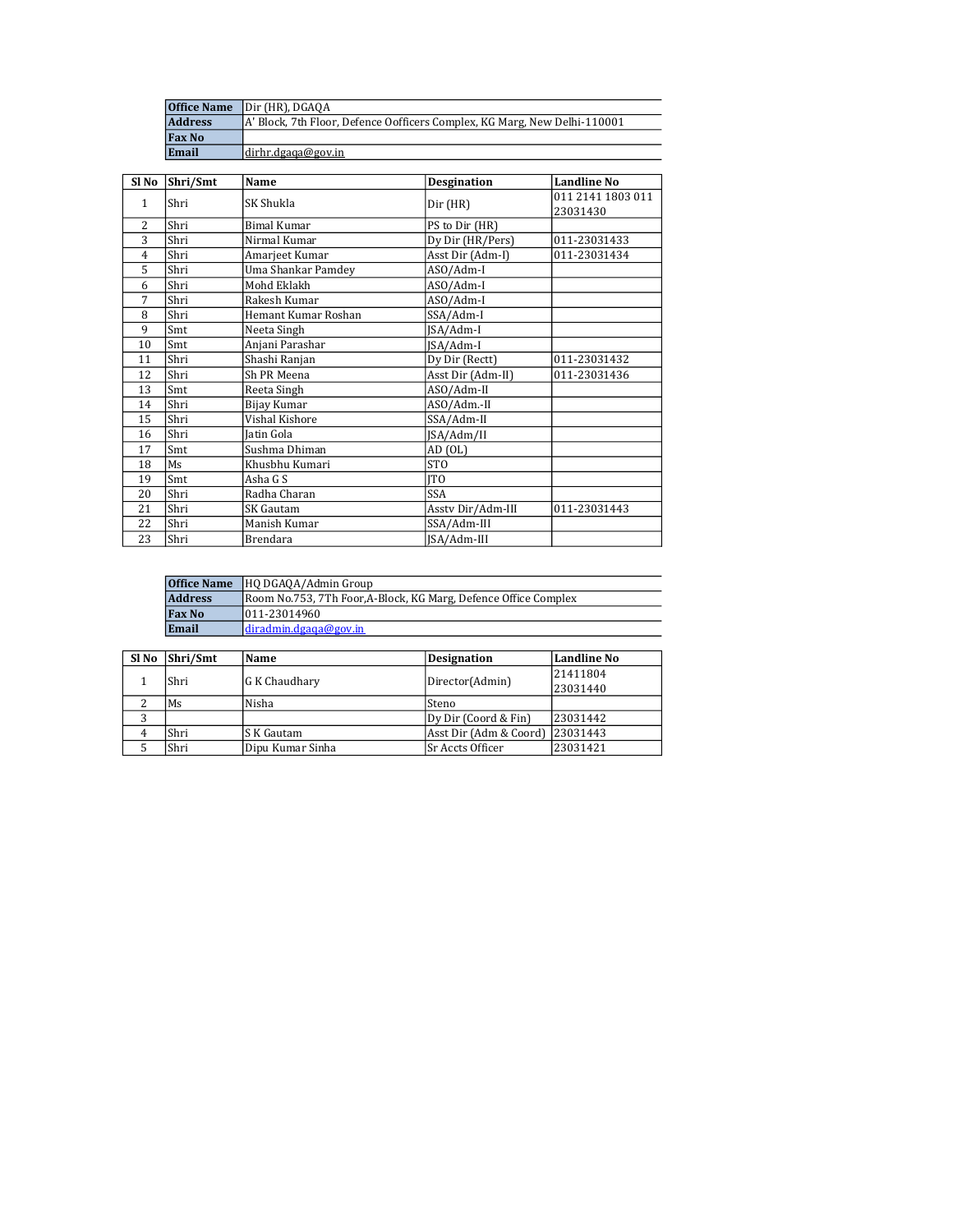| <b>Office Name</b> | <b>OADG(SZ)</b> Sectt & Admin                          |  |
|--------------------|--------------------------------------------------------|--|
| <b>Address</b>     | PB NO.1782, Vimanapura Post, C/o HAL, Bengaluru-560017 |  |
| <b>Fax No</b>      | 1080 2522 7904                                         |  |
| Email              | ddgsz.dgaga@nic.in                                     |  |

| Sl No               | Shri/Smt                     | Name               | <b>Designation</b>     | <b>Landline No</b> |  |
|---------------------|------------------------------|--------------------|------------------------|--------------------|--|
|                     | <b>OADG(SZ)</b> Secretariate |                    |                        |                    |  |
|                     | Shri                         | Dhanesh B Bhangale | Addl Dir Gen (SZ)      | 080 2522 7515      |  |
| $\mathcal{L}$       | Smt                          | Rama Devi S        | Private Secretary      | 080 2522 7515      |  |
| <b>OADG(SZ) ADM</b> |                              |                    |                        |                    |  |
| 3                   | Shri                         | Vijay Manaduli     | Asstt Dir (OL)         | 080-2522 8060      |  |
| 4                   | Shri                         | Manoj Kumar Saxena | Adm Officer            | 080-25228060       |  |
| 5                   | Shri                         | Rbp Verma          | Sr Translation Officer | 080-25222127       |  |
| 6                   | Smt                          | K. Usha            | LDC                    | 080-25228060       |  |
| 7                   | Shri                         | Amit Lamba         | <b>LDC</b>             | 080-25228060       |  |
| 8                   | Shri                         | D. Devaraja        | Cmtd-II                | 080-25228060       |  |

|                | <b>Office Name ORDAOA, ALISDA</b>                                           |
|----------------|-----------------------------------------------------------------------------|
| <b>Address</b> | ALISDA, DGAQA, Ministry of Defence, Jalahalli Camp Road, Yeshwanthpur Post, |
| <b>Fax No</b>  | 1080 2337 9974                                                              |
| Email          | alisda.dgaga@nic.in                                                         |

| Sl <sub>No</sub> | Shri/Smt | Name                     | <b>Designation</b>       | <b>Landline No</b> |
|------------------|----------|--------------------------|--------------------------|--------------------|
| 1                | Shri     | Ganesh Prasad Sahu       |                          | 080 29724101       |
|                  |          |                          | <b>Regional Director</b> | 080 23370383       |
| 2                | Shri     | R L Panigrahy            | $SSO-I$                  | 080 29724106       |
| 3                | Shri     | Dipak Das                | SSO-II                   | 080 2950 2094      |
| 4                | Shri     | Santanu Kanjilal         | <b>ISO</b>               | 080 23371696       |
| 5                | Shri     | Srihari Merugu           | <b>SSA</b>               | 080 29720172       |
| 6                | Shri     | <b>B</b> V Dalvi         | SSA                      | 080 29720172       |
| 7                | Shri     | N Sreeram                | SA                       | 080 29720172       |
| 8                | Smt      | S Veni                   | Sr. Steno                | 080 23370383       |
| 9                | Shri     | Shiv Kumar               | ST <sub>O</sub>          | 080 29720172       |
| 10               |          | MWO Niranjan Sahu        | <b>MWO</b>               | 080 23371830       |
| 11               |          | MWO SP Dahiya            | <b>MWO</b>               | 080 22195948       |
| 12               |          | <b>IWO A K Nirala</b>    | <b>IWO</b>               | 080 23371830       |
| 13               |          | JWO Raja Ram             | <b>IWO</b>               | 080 23371830       |
| 14               |          | <b>JWO A P Singh</b>     | <b>IWO</b>               | 080 23371830       |
| 15               |          | <b>SGT Senthil Kumar</b> | <b>SGT</b>               | 080 23371830       |
| 16               |          | CPL SA Bhadoriya         | CPL                      | 080 23371830       |
| 17               | Shri     | K Raman                  | CMTD-I                   | 080 23371696       |
| 18               | Shri     | <b>BK Narsimurthy</b>    | <b>MTS</b>               | 080 23370383       |
| 19               | Shri     | S Babu                   | <b>MTS</b>               | 080 23370091       |
| 20               | Shri     | G S Sudarshana           | LDC                      | 080 23370091       |
| 21               | Shri     | A Selvam                 | <b>LDC</b>               | 080 23370091       |

| <b>Office Name</b> | [OAOA(BEL)                                                                |
|--------------------|---------------------------------------------------------------------------|
| <b>Address</b>     | OAQA(BEL), DGAQA, Ministry of Defence, C/o Bharat Electronics, Bengaluru- |
| <b>Fax No</b>      | 1080 28380130                                                             |
| Email              | locribelbg.dgaga@nic.in                                                   |

| Sl No          | Shri/Smt | Name           | <b>Designation</b> | Landline No  |
|----------------|----------|----------------|--------------------|--------------|
|                | Shri     | U N Rai        | PScO(NF)           | 080 28380130 |
| 2              | Shri     | Venkatesh B    | SSO-II             | 080 22195948 |
| 3              | Shri     | Arindam Halder | <b>SSA</b>         | 080 22195346 |
| $\overline{4}$ | Shri     | Akhil Sai PK   | <b>SSA</b>         | 080 22195346 |
| 5              | Shri     | Pawan Kumar    | <b>SSA</b>         | 080 22195346 |
| 6              | Smt      | Ashitha M      | SA                 | 080 22195346 |
|                | Smt      | Remya R J      | SA                 | 080 22195346 |
| 8              |          | WO N Nayak     | W <sub>0</sub>     | 080 22195346 |
| q              |          | WO B K Singh   | W <sub>0</sub>     | 080 22195346 |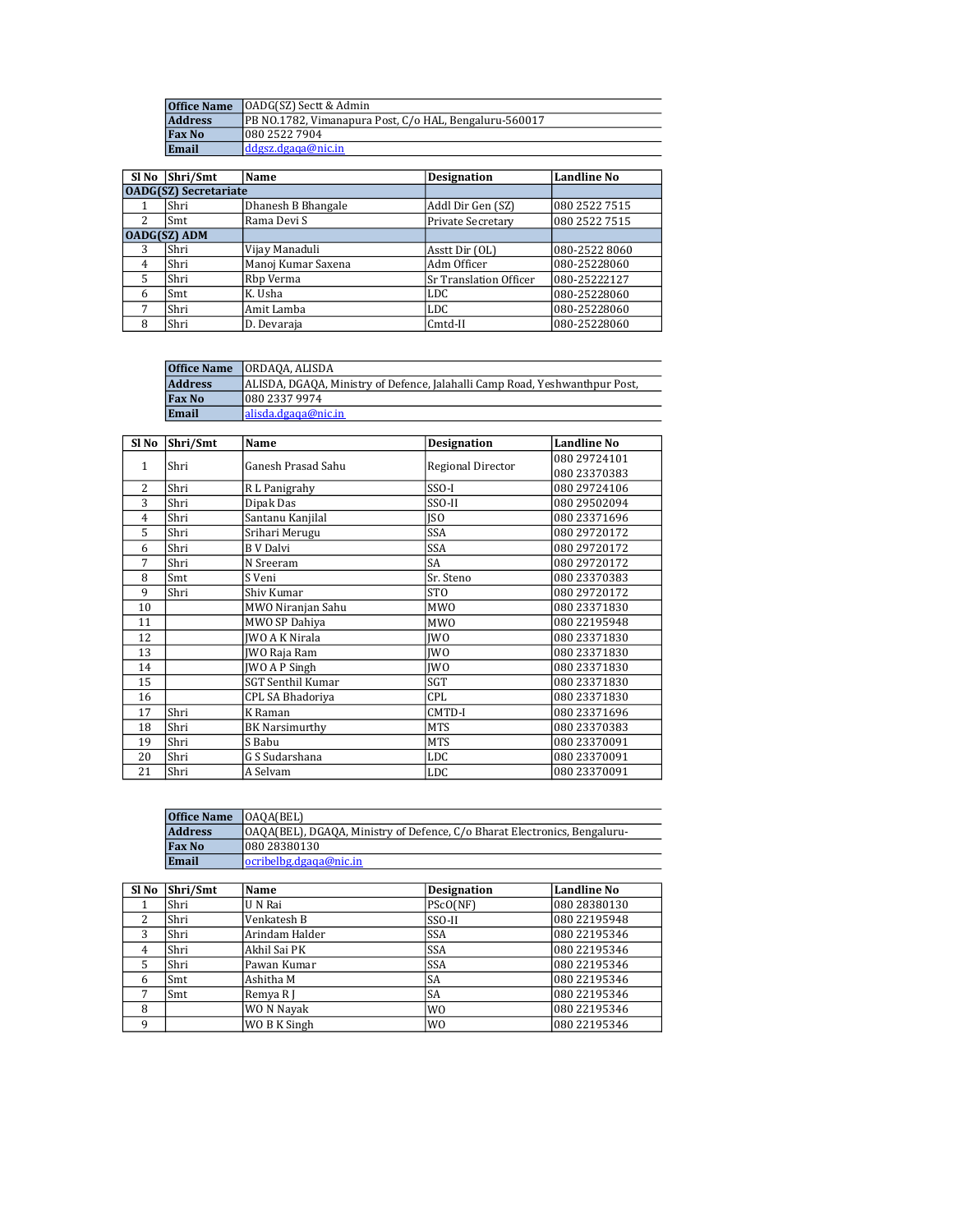|                | <b>Office Name [ORDAOA(ADE)</b>             |
|----------------|---------------------------------------------|
| <b>Address</b> | New Thippasandra, C/o ADE, Bengaluru-560075 |
| <b>Fax No</b>  | 080 2505 8189                               |
| Email          | locriade.dgaga@nic.in                       |

| Sl No         | Shri/Smt | Name                 | <b>Designation</b> | Landline No  |
|---------------|----------|----------------------|--------------------|--------------|
|               | Shri     | R Padmanabhan        | PScO(NF)           | 080 25058188 |
| $\mathcal{L}$ | Shri     | Anand P R            | $SSO-I$            | 080 25058190 |
| 3             | Shri     | Bhavanee Singh Meena | SSO-II             | 080 25058190 |
| 4             | Shri     | Saurabh Sharma       | ISO                | 080 25058283 |
|               | Shri     | Manish Raj Shivare   | <b>SSA</b>         | 080 25058189 |
| 6             | Shri     | Yogesh Borkar        | SA                 | 080 25058189 |
| ⇁             | Shri     | Muniraju             | Sr. D/M            | 080 25058187 |
| 8             |          | MWO Devendra Prasad  | <b>MWO</b>         | 080 25058283 |

| <b>Office Name</b> | <b>ORDAOA(CABS)</b>                           |
|--------------------|-----------------------------------------------|
| <b>Address</b>     | Belur, Vemalur PO, C/o CABS, Bengaluru-560037 |
| <b>Fax No</b>      | 1080 2504 9011                                |
| Email              | cabs.dgaga@nic.in                             |

| Sl No | Shri/Smt | Name               | Designation | Landline No   |
|-------|----------|--------------------|-------------|---------------|
|       | Shri     | lG Tilekar         | PScO(NF)    | 080 25049008  |
|       | Shri     | Biswaiit Choudhurv | SSO-I       | 080 25049477  |
|       |          | !WO Anil Kumar     | <b>WO</b>   | 1080 25049374 |

| <b>Address</b><br>[OAQA(BEL), DGAQA, Ministry of Defence, C/o Bharat Electronics Ltd.<br>1044-2232 5026<br><b>Fax No</b> | <b>Office Name</b> | [OAQA(BEL), Chennai       |
|--------------------------------------------------------------------------------------------------------------------------|--------------------|---------------------------|
|                                                                                                                          |                    |                           |
|                                                                                                                          |                    |                           |
|                                                                                                                          | Email              | loagabelchn.dgaga@nic.in_ |

| Sl No | Shri/Smt | Name       | <b>Designation</b> | Landline No  |
|-------|----------|------------|--------------------|--------------|
|       | 'Shri    | M Prakash  | $SSO-I$            | 044 22338271 |
| -     | 'Shri    | IM Maniram | ISO                | 044 22338271 |

| <b>Office Name</b> | [ORDAOA(Aircraft]                                              |
|--------------------|----------------------------------------------------------------|
| <b>Address</b>     | ORDAQA(Aircraft), DGAQA, C/o HAL(BC), Vimanapura PO, Bengaluru |
| <b>Fax No</b>      | 1080 25226470                                                  |
| Email              | lordagaac.dgaga@gov.in                                         |

| Sl No | Shri/Smt | Name               | <b>Designation</b> | Landline No   |
|-------|----------|--------------------|--------------------|---------------|
|       | Shri     | Iftakhar Ahmad     | Director           | 080 2522 6470 |
|       | Shri     | Lingampalli Prasad | $SSO-I$            | 080 2522 0320 |
|       | Shri     | P Satya Bhaskar    | $SSO-I$            |               |
|       | Shri     | B S Dhakad         | SSO-II             |               |
|       | Shri     | Manoj Kumar        | ISO                | 080 2232 1295 |
|       | Shri     | V. Dhanabalan      | ISO                |               |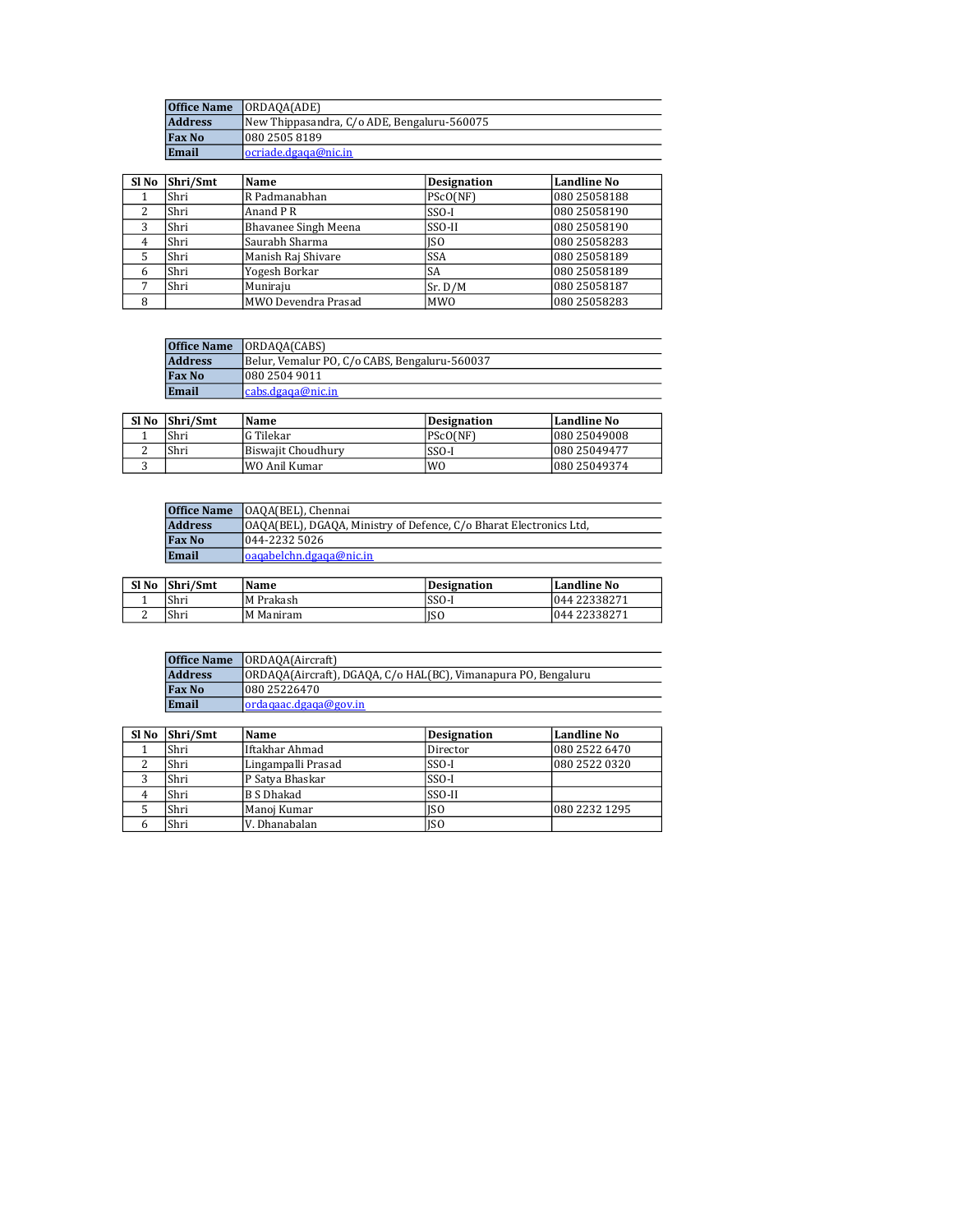| <b>Office Name</b> | ORDAOA(Overhaul)                                                      |
|--------------------|-----------------------------------------------------------------------|
| <b>Address</b>     | ORDAQA(Overhaul), DGAQA, C/o HAL(BC), Vimanapura PO, Bengaluru-560017 |
| <b>Fax No</b>      | 1080 25220115                                                         |
| Email              | locriac.dgada@nic.in                                                  |

| Sl No | Shri/Smt | Name                       | <b>Designation</b> | Landline No  |
|-------|----------|----------------------------|--------------------|--------------|
|       | Shri     | SR Shankhala               | Director           | 080-25220115 |
| 2     | Shri     | Neeraj Ganjoo              | PScO (NF)          | 080-25220883 |
| 3     | Shri     | RK Tiwari                  | PScO (NF)          | 080-22323205 |
| 4     | Shri     | Vinavak Mahale             | SSO-II             | 080-22323238 |
| 5     | Smt      | Santosini Behera           | SSO-II             | 080-22322491 |
| 6     | Smt      | Glory Maragaret            | SSO-II             | 080-22322464 |
| 7     | Shri     | P Anoop                    | <b>ISO</b>         | 080-22322746 |
| 8     | Shri     | Ompal Singh Arya           | <b>ISO</b>         | 080-22323205 |
| 9     | Shri     | K Pothu Raju               | <b>ISO</b>         | 080-22322785 |
| 10    | Shri     | <b>HK Sony</b>             | <b>ISO</b>         | 080-22322491 |
| 11    | Shri     | Digvijay Singh             | SSA(G)             | 080-22322785 |
| 12    | Shri     | Souray Khan                | SSA(G)             | 080-22322746 |
| 13    | Shri     | Devendra Kumar K Khusharam | SSA(G)             | 080-22322464 |

| <b>Office Name</b> | (ORDAQA(Engine)                                         |
|--------------------|---------------------------------------------------------|
| <b>Address</b>     | ORDAQA(Engine), DGAQA, CV Raman Nagar, Bengaluru-560093 |
| <b>Fax No</b>      | 1080 25240142                                           |
| Email              | locrieng.dgaga@nic.in                                   |

| Sl No          | Shri/Smt | Name               | <b>Designation</b> | <b>Landline No</b> |
|----------------|----------|--------------------|--------------------|--------------------|
|                | Shri     | <b>DB</b> Bhangale | Director           | 25240142           |
| $\mathcal{L}$  | Shri     | K Senthil Kumar    | $SSO-I$            | 22326262           |
| 3              | Shri     | K Gokulraj         | SSO-II             | 22326503           |
| $\overline{4}$ | Shri     | D S Gondane        | ISO                | 22326219           |
| 5              | Shri     | Rituraj Kumar      | <b>ISO</b>         | 22326509           |
| 6              | Shri     | Roshan S Lal       | SSA(G)             | 22326219           |
| 7              | Shri     | G Prakasarao       | SSA(G)             | 22326219           |
| 8              | Shri     | Bikash Kumar Sahoo | SSA(G)             | 22326219           |
| 9              | Shri     | R K Mahato         | <b>IWO</b>         | 22326509           |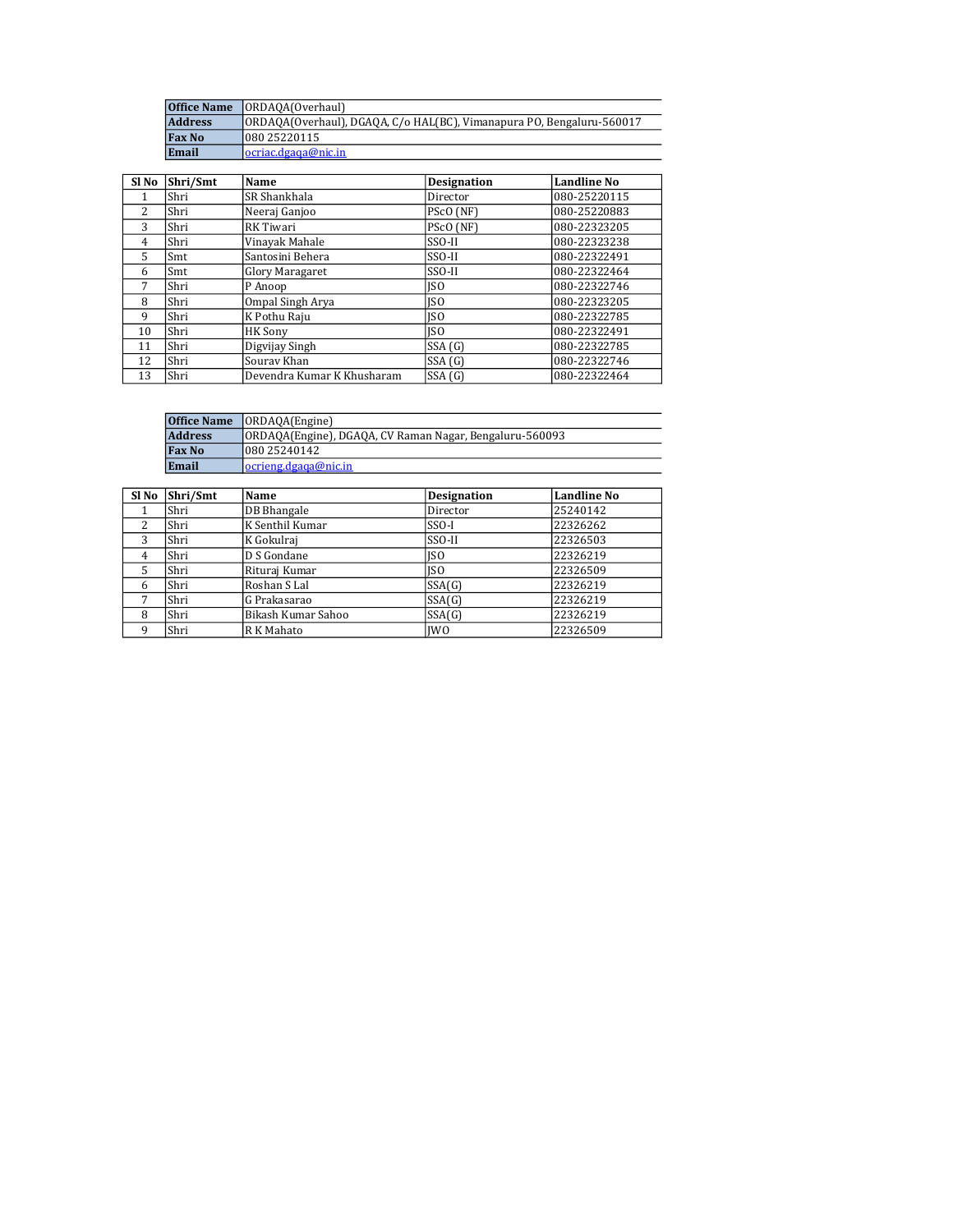|                | <b>Office Name</b>   ORDAOA(Helicopter)                |
|----------------|--------------------------------------------------------|
| <b>Address</b> | PB NO.1782, Vimanapura Post, C/o HAL, Bengaluru-560017 |
| <b>Fax No</b>  | 1080-25234811                                          |
| Email          | locrihel.dgaga@nic.in                                  |

| Sl No | Shri/Smt | Name                 | <b>Designation</b> | <b>Landline No</b> |
|-------|----------|----------------------|--------------------|--------------------|
| 01    | Shri     | Bhukya Rajaram       | Director           | 080 2523 4811      |
| 02    | l Shri   | Jarnail Singh        | PScO(NF)           | 080 2232 2091      |
| 03    | Smt      | Sarika.K             | $SSO - II$         | 080 2232 3911      |
| 04    | Shri     | Vivek Singh          | $SSO - II$         | 080 2232 3911      |
| 05    | Shri     | Deepak Sukumar       | ISO                | 080 2232 3338      |
| 06    | Shri     | Narendra Mohan Jha   | <b>SSA</b>         | 080 2232 3338      |
| 07    | Shri     | Simranjot Singh Bual | <b>SSA</b>         | 080 2232 3338      |
| 08    | Shri     | Akash Kumar          | <b>SA</b>          | 080 2232 2093      |
| 09    | Shri     | Dipu Kumar           | <b>SGT</b>         | 080 2232 2093      |

|                | <b>Office Name</b> Office of the Regional Director, AQA (MRO & RWRDC) |
|----------------|-----------------------------------------------------------------------|
| <b>Address</b> | HAL MRO Division, Bengaluru-560017                                    |
| <b>Fax No</b>  | $1080 - 25230571$                                                     |
| Email          | Irdagamro-dgaga@goy.in                                                |

| $SI$ No $\left  \text{Shri}/\text{Smt} \right $ | Name                 | <b>Desgination</b> | <b>Landline No</b> |
|-------------------------------------------------|----------------------|--------------------|--------------------|
| Shri                                            | P. Aneesh Babu       | Director           | 080-22325481       |
| Shri                                            | Yogesh Kumar Ahlawat | PS <sub>c</sub> O  | 080-22325336       |
| Shri                                            | S. Shafivullah       | $SSO-I$            | 080-22325418       |
| Smt                                             | C. Raniitha          | $SSO-I$            | 080-22323215       |
| Shri                                            | S. Prasad            | <b>ISO</b>         | 080-22325318       |
| Shri                                            | Amrish Kumar         | <b>ISO</b>         | 080-22323303       |

| <b>Office Name</b> | MRO HUB Missamari         |
|--------------------|---------------------------|
| <b>Address</b>     |                           |
| <b>Fax No</b>      |                           |
| Email              | oagamisamari.dgaga@gov.in |
|                    |                           |

| Sl No | Shri/Smt | <b>Name</b>      | Desgination | Landline No |
|-------|----------|------------------|-------------|-------------|
|       | Shri     | K Indrasena      | SSO-II      |             |
| ∼     | 'Shri    | Anubhay Parashar | <b>ISO</b>  |             |

|                | <b>Office Name ORDAOA(LCA-TEJAS)</b>  |
|----------------|---------------------------------------|
| <b>Address</b> | LCA-TEJAS Division, Bengaluru-560 037 |
| <b>Fax No</b>  | 1080-25231206                         |
| Email          | $ $ ordicatd-dgaga@gov.in             |

| Sl No          | Shri/Smt | Name                       | <b>Designation</b> | Landline No |
|----------------|----------|----------------------------|--------------------|-------------|
|                | Shri     | Hara Kumar Mohanty         | Regional Director  | 2232 3859   |
| 2              | Shri     | T Ramakrishna Sarma        | PScO (NF)          | 2232 3900   |
| 3              | Shri     | A S Phani Kumar            | $SSO-I$            | 2232 3815   |
| $\overline{4}$ | Shri     | P Shriniyas                | SSO-II             | 2232 3867   |
| 5              | Shri     | Biswanath Gauda            | <b>ISO</b>         | 2232 3857   |
| 6              | Shri     | S R Bhanarkar              | ISO                | 2232 3836   |
| 7              | Shri     | Rajendra B Joshi           | <b>ISO</b>         | 2232 3815   |
| 8              | Shri     | M V P K Sita Ramanjaneyulu | <b>ISO</b>         | 2232 3857   |
| 9              | Shri     | Pankaj Kumar               | SSA(G)             | 2232 3815   |
| 10             | Shri     | Subith P                   | SA                 | 2232 3815   |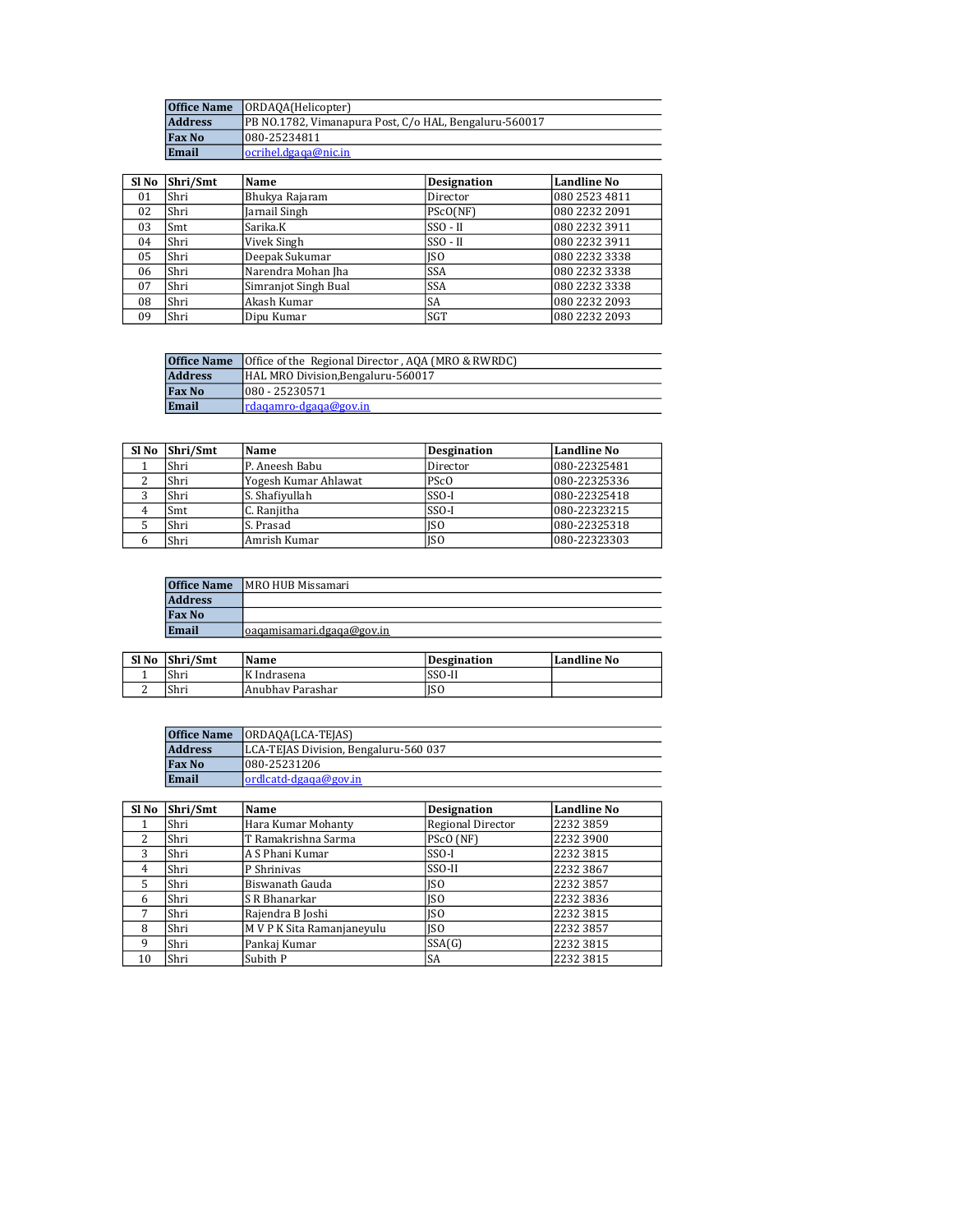| <b>Office Name</b> | IORDAOA(ARDC)                                                                      |
|--------------------|------------------------------------------------------------------------------------|
| <b>Address</b>     | Office of the Regional Director Aeronautical Quality Assurance (ARDC), Ministry of |
| <b>Fax No</b>      | 080-25220137                                                                       |
| Email              | locriardc.dgaqa@nic.in                                                             |

| Sl No          | Shri/Smt | Name                 | <b>Designation</b> | <b>Landline No</b> |
|----------------|----------|----------------------|--------------------|--------------------|
|                | Shri     | Vijay Kumar Gaur     | <b>DIRECTOR</b>    | 080-25235729       |
|                |          |                      |                    | 080-22324301       |
| 2              | Shri     | K D Bajaj            | PScO(NF)           | 080-25231728       |
|                |          |                      |                    | 080-22324250       |
| 3              | Shri     | Pramod Ramesh Dongre | $SSO-I$            | 080-25220994       |
| $\overline{4}$ | Shri     | G Shravan Kumar      | $SSO-I$            | 080-25220920       |
| 5              | Smt      | Neharika Singh       | SSO-II             | 080-25220920       |
| 6              | Shri     | V Rajamanickam       | SSO-II             | 080-25231728       |
| 7              | Shri     | Ranjan Gaur          | ISO                | 080-25220920       |
| 8              | Shri     | Vasu.H               | SSA(G)             | 080-22319285       |

|       | <b>Office Name</b> | ORDAQA,GTRE                     |                          |             |
|-------|--------------------|---------------------------------|--------------------------|-------------|
|       | <b>Address</b>     | CV RAMAN NAGAR BENGALURU-560093 |                          |             |
|       | <b>Fax No</b>      | 080-25240944                    |                          |             |
|       | Email              | ocrigtre.dgaga@nic.in           |                          |             |
|       |                    |                                 |                          |             |
| Sl No | Shri/Smt           | Name                            | <b>Designation</b>       | Landline No |
|       | Shri               | Pradip Roy                      | <b>REGIONAL DIRECTOR</b> | 25240943    |
|       | Shri               | Murugesh S                      | SSA(G)                   | 25240943    |

| <b>Office Name</b> | ORDAQA (MSQAA), DGAQA                           |
|--------------------|-------------------------------------------------|
| <b>Address</b>     | IPB NO.7502. NEW THIPPASANDRA BENGALURU-560 075 |
| <b>Fax No</b>      | 1080-2524 4693                                  |
| Email              | lmsgaabg.dgaga@nic.in                           |

| Sl No | Shri/Smt | Name                  | <b>Designation</b> | <b>Landline No</b> |
|-------|----------|-----------------------|--------------------|--------------------|
|       | Shri     | Jwala Singh Prajapati | <b>DIRECTOR</b>    | 25241060           |
|       |          |                       |                    | 22315595           |
| າ     | Shri     | Sandeep Khanna        | CAPTIN(IN)         | 25342606           |
|       |          |                       |                    | 22315544           |
| ာ     | Shri     | Dharmesh Kumar        | ISO                | 22315571           |
|       | Shri     |                       | SSO-I              | 25342606           |
| 4     |          |                       |                    | 22315563           |

| <b>Office Name</b> | OAQA, DGAQA, Barrackpore                                          |             |                                   |
|--------------------|-------------------------------------------------------------------|-------------|-----------------------------------|
| <b>Address</b>     | OAQA, DGAQA, Barrackpore, C/O HAL,Barrackpore,West Bengal-700120; |             |                                   |
| <b>Fax No</b>      | 1033-25450253                                                     |             |                                   |
| Email              | ocribkp.dgaga@nic.in                                              |             |                                   |
|                    |                                                                   |             |                                   |
| $ C  =  C $        | $N_{\rm max}$                                                     | Designation | $I \sim$ and $I \sim \sim N \sim$ |

| $S1$ No $\overline{\text{Shri}}/\text{Smt}$ | Name                 | <b>Designation</b> | Landline No  |
|---------------------------------------------|----------------------|--------------------|--------------|
| Shri                                        | Biswajit Chaudhuri   | PScO (NF),OIC      | 033-25920217 |
| Shri                                        | Raiiv Paswan         | SSO-II             | 033-25450253 |
| Shri                                        | Santa Kriti Lahiti   | SSO-II             | 033-25450253 |
| Shri                                        | Samiran Kumar Biswas | ISO                | 033-25450253 |
| Shri                                        | Arabinda Sarkar      | <b>IWO</b>         | 033-25450253 |
| Shri                                        | Ashok Ghatak         | Sergent            | 033-25450253 |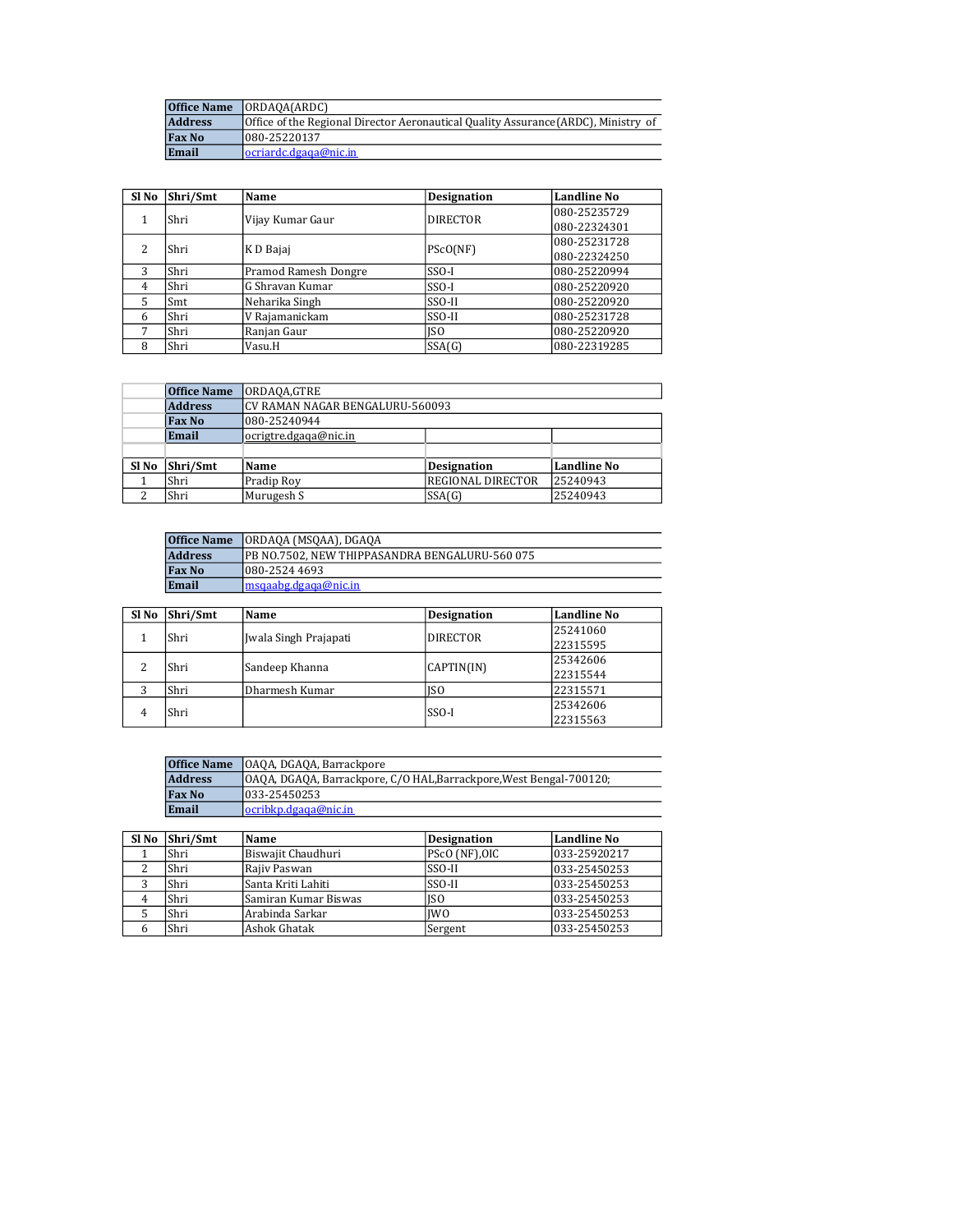| <b>Office Name</b> | JORDAOA, DGAOA, MoD                            |
|--------------------|------------------------------------------------|
| <b>Address</b>     | HAL P.O., Balanagar, HYDERABAD-500042          |
| <b>Fax No</b>      | 040- 23879896/ Fibrenet Internet- 040-29701262 |
| Email              | locrihyd.dgaga@nic.in                          |

| Sl No | Shri/Smt | Name                     | <b>Designation</b> | <b>Landline No</b> |
|-------|----------|--------------------------|--------------------|--------------------|
| 1     | Shri     | <b>HV Heemanth Kumar</b> | Director           | 23878910           |
| 2     | Smt      | Vishalakshi SP           | PS <sub>c</sub> O  | 23878380           |
| 3     | Shri     | T Ravi Kumar             | $SSO-I$            | 23879639           |
| 4     | Shri     | Babu Rao K               | SSO-I              | 23874411           |
| 5     | Shri     | Ata Ur Rahman            | SSO-I              | 23879639           |
| 6     | Shri     | Komal P Barhate          | $SSO-I$            | 23878028           |
| 7     | Smt      | Nithya Jayachandran      | $SSO-I$            | 23870037           |
| 8     | Shri     | Narendra Dehury          | SSO-II             | 23874411           |
| 9     | Shri     | Vsn Murthy               | ISO                | 23870019           |
| 10    | Smt      | S. Umarani               | ISO                | --                 |
| 11    | Shri     | Rajaram Maloth           | <b>ISO</b>         | --                 |
| 12    | Shri     | Hanumant M.              | <b>ISO</b>         | --                 |
| 13    | Smt      | R. Saraswathi            | ISO                | --                 |
| 14    | Shri     | Gaurav Sharma            | <b>SSA</b>         | ٠.                 |
| 15    | Shri     | Gopal Das Nagwani        | <b>STO</b>         | ٠.                 |
| 16    | Smt      | S. Gnanasundari          | <b>UDC</b>         | --                 |
| 17    | Shri     | Adiseshu Ventipuli       | 0.S.               | --                 |
| 18    | Shri     | T Mohan Rao              | CMTD-I             | --                 |

| <b>Office Name</b> | OAQA Cell, Kasargod         |
|--------------------|-----------------------------|
| <b>Address</b>     | HAL, Kasargod               |
| <b>Fax No</b>      |                             |
| Email              | loagakasaragod.dgaga@goy.in |

| Sl No | Shri/Smt | Name         | Designation       | Landline No  |
|-------|----------|--------------|-------------------|--------------|
|       | 'Shri    | K Perivasami | PS <sub>c</sub> O | 04994-240800 |
| ∼     | Shri     | P Ravi       | ISO               | .            |

| <b>Office Name</b> | IORDAOA(GW&M)                                                           |
|--------------------|-------------------------------------------------------------------------|
| <b>Address</b>     | Room No.312,DOMR(Stores) Building,C/o DRDL,Kanchanbagh,Hyderabad-500058 |
| <b>Fax No</b>      | 040-24346695                                                            |
| Email              | locrigw.dgaga@nic.in                                                    |

| Sl No | Shri/Smt | Name                  | <b>Designation</b> | Landline No  |
|-------|----------|-----------------------|--------------------|--------------|
|       | Shri     | R Jaiganesh           | Director           | 040-29551447 |
| 3     | Shri     | Neeraj Chaurasia      | PS <sub>c</sub> O  | 040-24343361 |
| 4     | Shri     | Sakalesh P K          | $SSO-I$            | 040-24343363 |
|       | Shri     | Maheswar Behera       | SSO-II             | 040-24343360 |
| 6     | Shri     | Appanna Setty Potnuru | SSO-II             | 040-24584131 |
| 8     | Shri     | K B Raghuveer         | 0S                 | 040-24584130 |
|       | Smt      | Vani Bala Sahukara    | Steno Gd-I         | 040-29551447 |

|                | <b>Office Name ORDAOA(GW&amp;M)</b>                          |
|----------------|--------------------------------------------------------------|
| <b>Address</b> | ORDAOA(GW&M), C/o M/s MIDHANI, Kanchanbagh, Hyderabad-500058 |
| <b>Fax No</b>  | 1040-24346695                                                |
| Email          | locrimidhani.dgaga@nic.in                                    |

| Sl <sub>No</sub> | Shri/Smt | Name               | Designation       | Landline No   |
|------------------|----------|--------------------|-------------------|---------------|
|                  | Shri     | R Jaiganesh        | ı Director        | 1040-24344062 |
|                  | Shri     | Pradip Kumar Manna | PS <sub>c</sub> O | 040-24184259  |
|                  | Shri     | K H Prabhash       | <b>JSO</b>        | 040-24184649  |

|       | Office Name    | [OADG (N&CZ)]                                                 |             |             |  |  |
|-------|----------------|---------------------------------------------------------------|-------------|-------------|--|--|
|       | <b>Address</b> | DGAQA, Ministry of Defence, HAL Post Office, Lucknow - 226016 |             |             |  |  |
|       | <b>Fax No</b>  | 10522-2351208                                                 |             |             |  |  |
|       | Email          | ddgncz.dgaga@nic.in                                           |             |             |  |  |
|       |                |                                                               |             |             |  |  |
| Sl No | Shri/Smt       | Name                                                          | Designation | Landline No |  |  |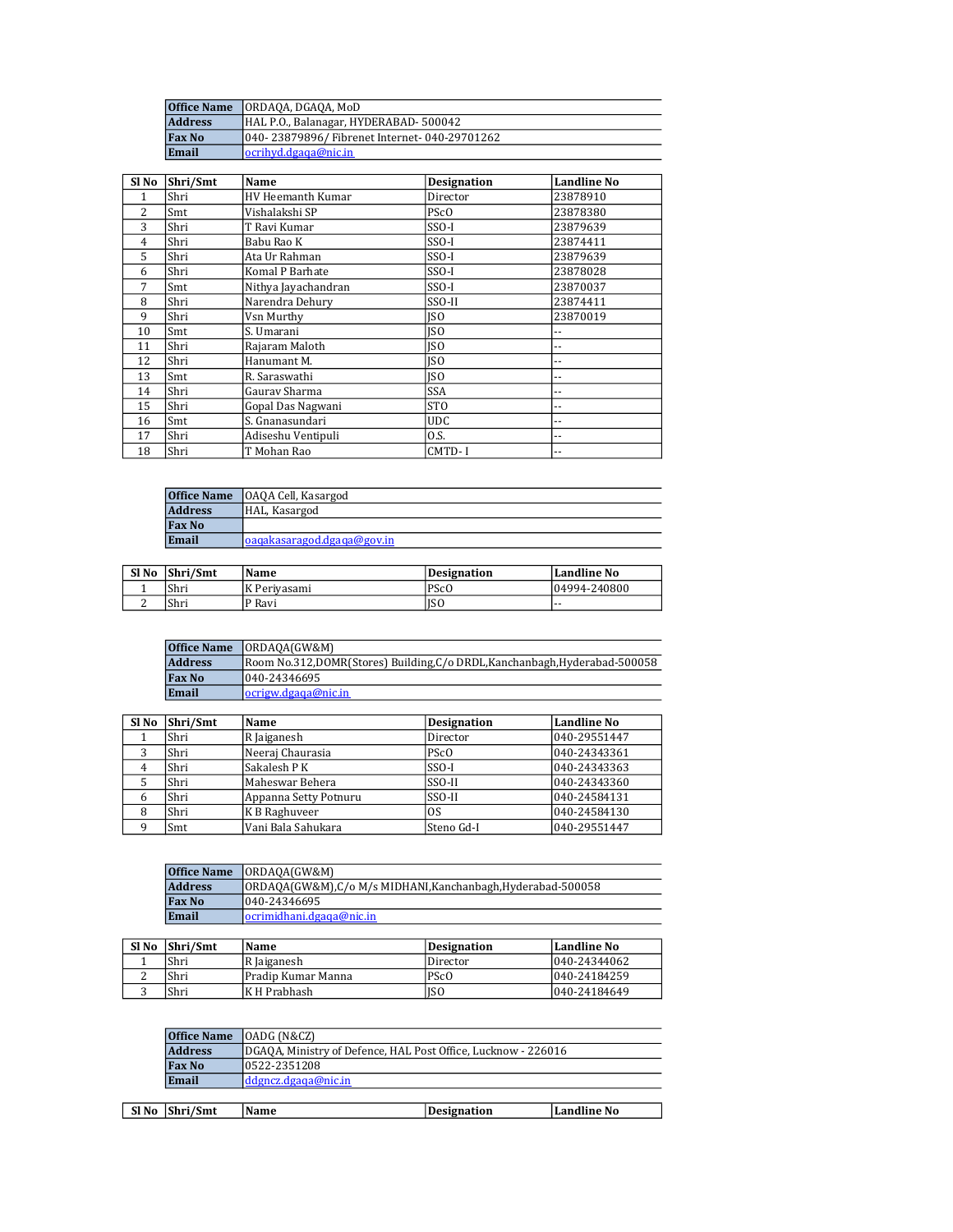| 1              | Shri | Ajay Sagraya            | ADG                      | 2975040 |
|----------------|------|-------------------------|--------------------------|---------|
| 2              | Shri | Gp Capt Sanjay Shukla   | Regional Director        | 2975041 |
| 3              | Shri | Satish Kumar            | <b>Regional Director</b> | 2310651 |
| $\overline{4}$ | Shri | Ram Chandra Singh       | PScO(NF)                 | 2351258 |
| 5              | Shri | Sanjay Kumar            | PScO(NF)                 | 2975042 |
| 6              | Shri | Rakesh Srivastava       | $SSO-I$                  | 2310653 |
| 7              | Shri | Dinesh Gupta            | $SSO-I$                  | 2310653 |
| 8              | Shri | Baburam Yadav           | $SSO-I$                  | 2975042 |
| 9              | Shri | Vijai Kumar             | SSO-II                   | 2310652 |
| 10             | Km   | Kusumlata               | SSO-II                   |         |
| 11             | Shri | Ram Prakash Yadava      | SSO-II                   |         |
| 12             | Shri | <b>Bharpur Singh</b>    | SSO-II                   |         |
| 13             | Shri | Sanjay Kumar            | Asst. Dir. (OL)          | 2351710 |
| 14             | Shri | Devendra Yadav          | <b>ISO</b>               |         |
| 15             | Shri | Gayatri Prasad Saxena   | JSO                      |         |
| 16             | Shri | Anil Kumar              | $\overline{ISO}$         | 2310652 |
| 17             | Smt  | Joyita Das              | <b>ISO</b>               |         |
| 18             | Shri | Anil Kumar Verma        | <b>ISO</b>               |         |
| 19             | Shri | Ajit Kumar Singh        | <b>ISO</b>               |         |
| 20             | Shri | A.K Gupta               | PS                       | 2975040 |
| 21             | Shri | Sanjay Kumar Srivastava | Foreman                  |         |
| 22             | Shri | Vimal Kumar Meena       | <b>SSA</b>               | 2351258 |
| 23             | Shri | Sharad Shekhar Palaria  | <b>SSA</b>               |         |
| 24             | Shri | Swatantra Vishwakarma   | <b>SSA</b>               |         |
| 25             | Shri | Ravi Gupta              | <b>SSA</b>               |         |
| 26             | Smt  | Manorama Mishra         | Sr. Steno                | 2975041 |
| 27             | Shri | Chetram                 | <b>OS</b>                |         |
| 28             | Shri | Sandeep Srivastava      | <sub>OS</sub>            |         |
| 29             | Shri | Raja Ram                | <b>OS</b>                |         |
| 30             | Smt  | Basanti Chakravarty     | <b>UDC</b>               | 2351710 |
| 31             | Shri | Sushil Kumar Yadav      | SCD-II                   |         |
| 32             | Shri | Guru Narayan            | LDC                      |         |
| 33             | Shri | <b>OM Prakash</b>       | <b>LDC</b>               |         |

|                | <b>Office Name</b>   ORDAQA, Kanpur              |
|----------------|--------------------------------------------------|
| <b>Address</b> | ORDAQA, DGAQA, C/o HAL (TAD), Chakeri, Kanpur-08 |
| <b>Fax No</b>  | 0512-2458164/2458815                             |
| Email          | ocrikan.dgaga@nic.in                             |

| Sl No          | Shri/Smt | Name                  | <b>Designation</b>  | <b>Landline No</b> |
|----------------|----------|-----------------------|---------------------|--------------------|
| 1              | Shri     | Nitin A. Meshram      | Regional Director   | 2457868            |
| $\overline{2}$ | Smt      | Rekha Bhatia          | PScO(NF)            | 2458173            |
| 3              | Shri     | Dr. U.S. Yadav        | PScO(NF)            | 2320068            |
| 4              | Shri     | Samdarshi Shrivastava | SSO-I               | 2457758            |
| 5              | Shri     | P.K. Padhi            | $SSO-II$            | 2457758            |
| 6              | Shri     | Rajesh Kumar          | $SSO-II$            | 2457758            |
| 7              | Shri     | Birendra Singh        | SS0-II              | 2458267            |
| 8              | Shri     | M.H. Ansari           | SS <sub>0</sub> -II | 2458173            |
| 9              | Shri     | Vivek Kumar           | <b>ISO</b>          | 2457758            |
| 10             | Shri     | Har Govind Mishra     | <b>ISO</b>          | 2457758            |
| 11             | Shri     | A. N. Srivas          | <b>ISO</b>          | 2457758            |
| 12             | Shri     | Mohd Kasim            | <b>ISO</b>          | 2457758            |
| 13             | Shri     | Kuldeep Singh Rawat   | <b>SSA</b>          | 2458173            |
| 14             | Shri     | Rakesh Kumar          | <b>SSA</b>          | 2457758            |
| 15             | Shri     | Sumit Prajapat        | <b>SSA</b>          | 2457758            |
| 16             | Shri     | Uddhav Anand          | SSA                 | 2457758            |

| <b>Office Name</b> | JORDAQA, DGAQA                       |
|--------------------|--------------------------------------|
| <b>Address</b>     | 16 ESPLANADE EAST. KOLKATA - 700 069 |
| <b>Fax No</b>      | 033-22480075                         |
| Email              | ltlo.dgaga@nic.in_                   |

| Sl No | Shri/Smt | Name                   | Designation              | Landline No |
|-------|----------|------------------------|--------------------------|-------------|
|       |          | Gp Capt Sanjay Roy     | <b>Regional Director</b> | 22480075    |
|       | Shri     | Pran Kumar Poddar      | ISR STENO                | 22480075    |
|       | Shri     | Achyut Kumar Chowdhury | <b>PScO</b>              | 22625016    |
|       |          |                        |                          | 22480078    |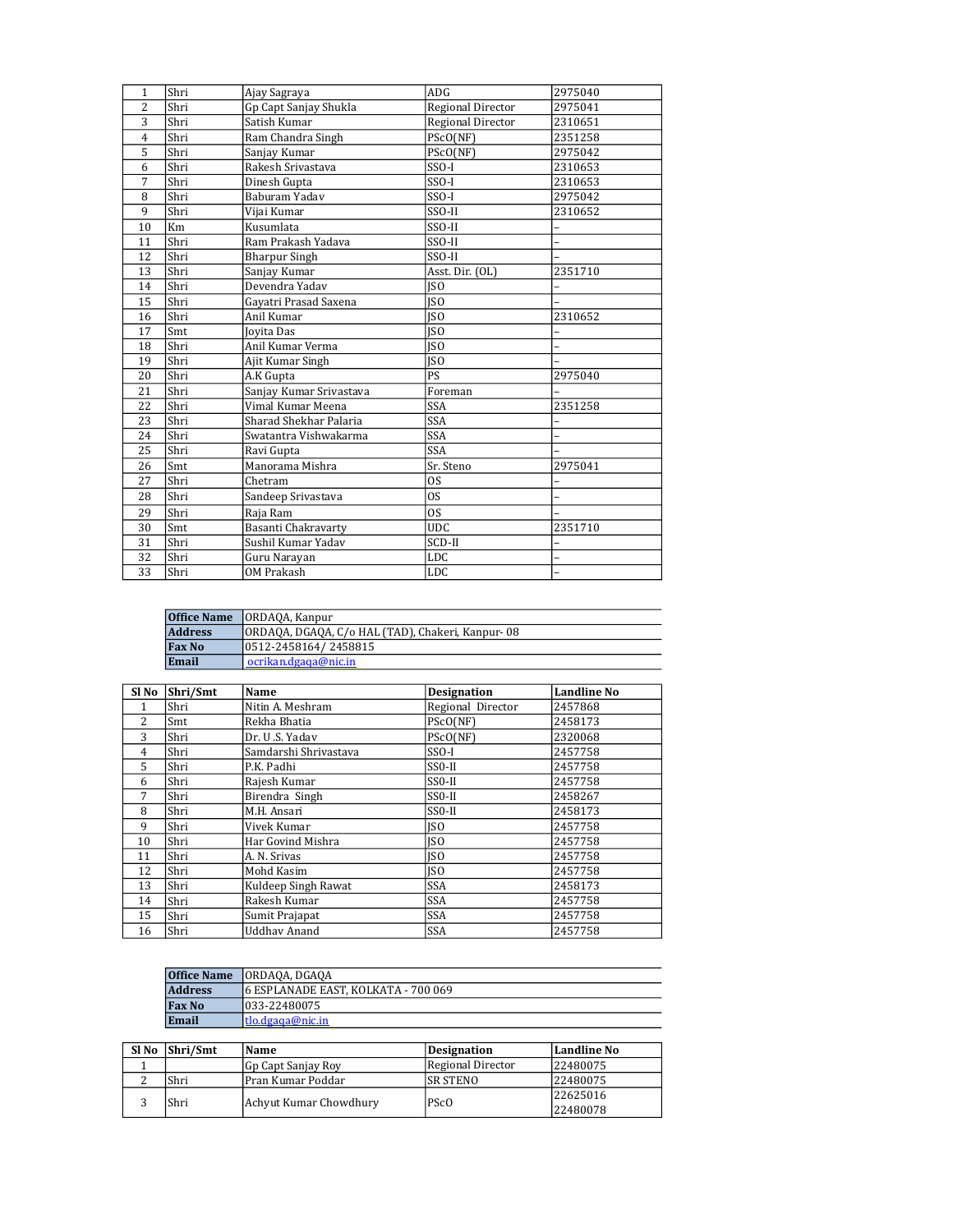|  | Shri | Shekhar Chakraborty | <b>ISO</b> | 22625016 |
|--|------|---------------------|------------|----------|
|  |      |                     |            | 22480078 |
|  |      | lTechnical Section  |            | 22625016 |
|  | Shri | Satven Paul         | SCDG-I     |          |
|  | Shri | Gora Chand Das      | <b>MTS</b> |          |

| <b>Office of the Regional Director Aeronautical Quality Assurance, Korwa</b><br><b>Office Name</b> |                                                             |
|----------------------------------------------------------------------------------------------------|-------------------------------------------------------------|
| <b>Address</b>                                                                                     | ORDAQA, KORWA c/o HAL Korwa, Amethi - 227412, Uttar Pradesh |
| <b>Fax No</b>                                                                                      | 105368-255819                                               |
| Email                                                                                              | locrikw.deaaa@nic.in                                        |

| SI <sub>No</sub> | Shri/Smt | Name                  | <b>Desgination</b> | <b>Landline No</b> |
|------------------|----------|-----------------------|--------------------|--------------------|
|                  | Shri     | Mahendra Prasad       | Director           | 05368-255568       |
| 2                | Shri     | Harendra Pratap Singh | P.Sc.0             | 05368-255422       |
| 3                | Shri     | Suraj Raj             | $SSO-I$            | 05368-297540       |
| 4                | Shri     | Virendra Kumar Kadam  | SSO-II             | 05368-297605       |
| 5.               | Shri     | J Naveen Kumar Reddy  | SSO-II             |                    |
| 6                | Shri     | Amar Singh            | SSO-II             |                    |
| 7                | Shri     | K Senthil Kumar       | ISO                |                    |
| 8                | Shri     | Surendra Singh        | ISO                |                    |
| 9                | Shri     | Durgesh Naman         | <b>SSA</b>         |                    |
| 10               | Shri     | Ankur Goyal           | <b>SSA</b>         |                    |
| 11               | Shri     | Sitaram               | <b>LDC</b>         |                    |
| 12               | Shri     | Mohit Tehlan          | <b>LDC</b>         |                    |

| <b>Office Name</b> | ORDAQA(GHAZIABAD), DGAQA                                        |
|--------------------|-----------------------------------------------------------------|
| <b>Address</b>     | C/O Bharat Electronics, PO:Bharat Nagar, Ghaziabad(U.P.)-201010 |
| <b>Fax No</b>      | ISTD Code 0120                                                  |
| Email              | ocrigad.dgaga@nic.in                                            |

| Sl No          | Shri/Smt | Name              | <b>Designation</b> | <b>Landline No</b> |
|----------------|----------|-------------------|--------------------|--------------------|
| 1              | Shri     | Rahul Gupta       | Director           | 277 2224           |
| 2              | Smt      | Rekha Dhamija     | Sr Steno/PS        | 277 2224           |
| 3              | Shri     | V. Alagumurugesan | PSc <sub>O</sub>   | 277 2219           |
| $\overline{4}$ | Shri     | Sanjeev Diwan     | PS <sub>c</sub> O  | 277 1153           |
| 5              | Shri     | Rishi Kumar       | PS <sub>c</sub> O  | 277 2219           |
| 6              | Smt      | Umesh Kuwar       | $SSO-I$            | 281 4274           |
| 7              | Shri     | S.C.Verma         | $SSO-I$            | 2814274            |
| 8              | Shri     | Pankaj Kumar      | $SSO-I$            | 277 2219           |
| 9              | Shri     | N.L.Chaudhery     | SSO-II             | 2773753            |
| 10             | Shri     | Raman Lal         | SSO-II             | 2773753            |
| 11             | Shri     | Sharif Hussain    | <b>ISO</b>         | 2813904            |
| 12             | Shri     | Geeta Joshi       | ISO                | 281 3904           |
| 13             | Shri     | Surendra S Rawat  | SSA(G)             | 2814315            |
| 14             | Shri     | Nidhin R.A        | SSA(G)             | 281 3904           |
| 15             | Shri     | Abhishek Ranjan,  | SSA(G)             | 2813776            |
| 16             | Shri     | Prabhat K Pandey  | SSA(G)             | 281 3600           |
| 17             | Shri     | Karan Singh Pal   | <b>FOREMAN</b>     | 281 3600           |
| 18             | Shri     | Samir Kumar Das   | <b>FOREMAN</b>     | 2814315            |

|                | <b>Office Name</b>   OAOA, DGAOA                           |
|----------------|------------------------------------------------------------|
| <b>Address</b> | JOAOA, DGAOA, MINISTRY OF DEFENCE, RAIPUR, DEHRADUN-248008 |
| <b>Fax No</b>  | 10135-2787090                                              |
| E-mail         | locriddn.dgaga@nic.in                                      |

|  | Sl. No. Shri/Smt | Name                 | Designation | Landline No.  |
|--|------------------|----------------------|-------------|---------------|
|  | Shri             | Hoginder Kumar       | PScO/OIC    | 10135-2787145 |
|  | Shri             | Roopesh Mani Kaushik | $SSO-I$     | 0135-2787142  |
|  | Smt              | Alka Ahuia           | ISO         | 0135-2787142  |
|  | Smt              | Unmesh Sharma        | <b>ITO</b>  | 0135-2787142  |

| <b>Office Name</b> | JOAOA, DGAOA, CELL                                                             |
|--------------------|--------------------------------------------------------------------------------|
| <b>Address</b>     | OAQA, DGAQA (CELL) C/o Bharat Electronics Limited 405, Industrial Area, Phase- |
| <b>Fax No</b>      | $- -$                                                                          |
| E-mail             | $\alpha$ qapan.dgaqa@gov.in                                                    |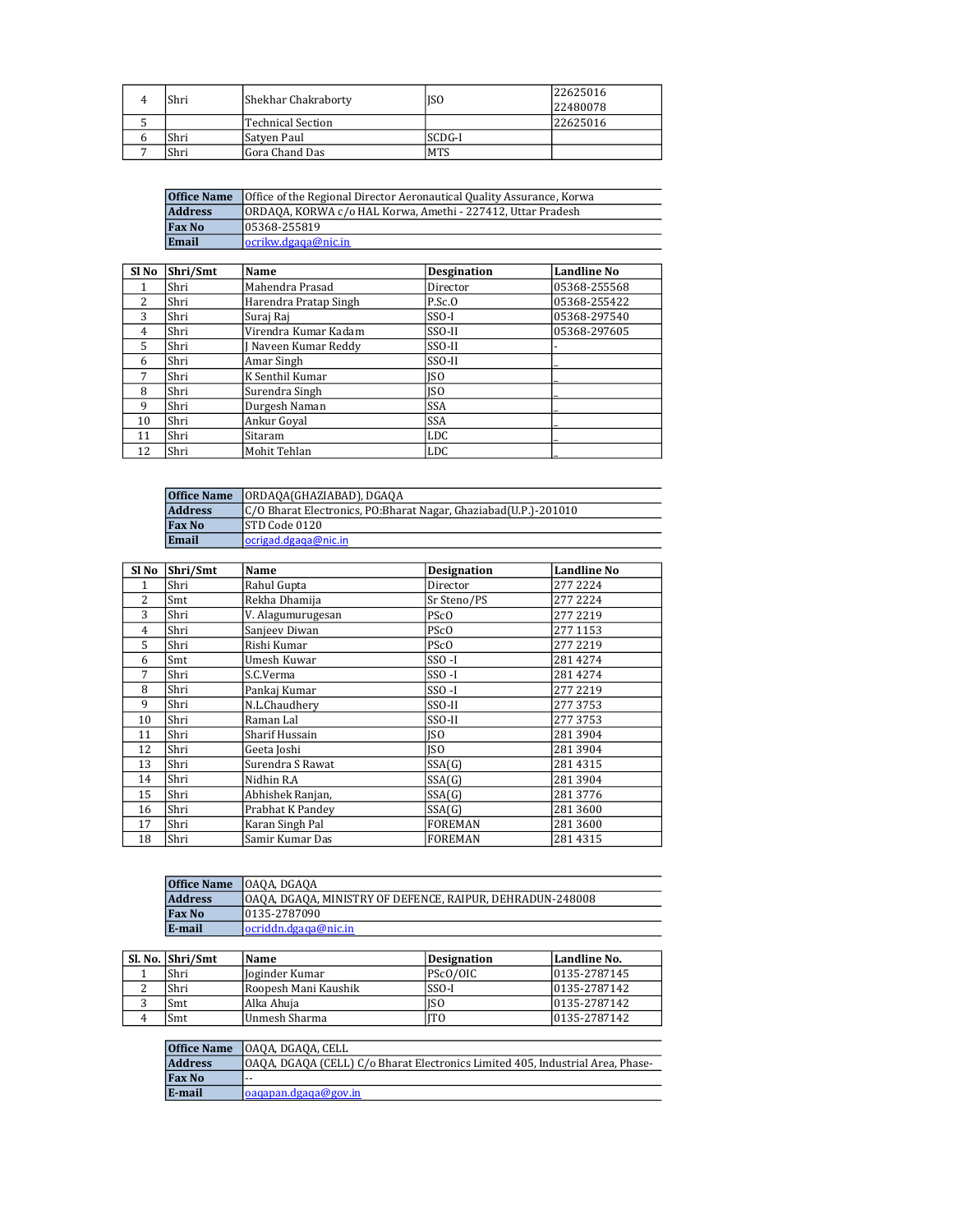|   | Sl. No. Shri/Smt | Name               | Designation | Landline No. |
|---|------------------|--------------------|-------------|--------------|
|   | Shri             | Manoi Sharma       | SSO-I       | 0172-2521164 |
| ∼ | Shri             | Rakesh Kumar Singh | 'ISO        | 0172-2521163 |

| <b>Office Name</b> | Office of The Regional Director AQA (Armt)                 |
|--------------------|------------------------------------------------------------|
| <b>Address</b>     | ORDAQA(A), DGAQA, Ministry of Defence, Khadki, Pune-411003 |
| <b>Fax No</b>      | 1020-25811317                                              |
| Email              | locrikirkee.dgaga@nic.in_                                  |

| Sl No          | Shri/Smt | Name                 | <b>Desgination</b> | <b>Landline No</b> |
|----------------|----------|----------------------|--------------------|--------------------|
| $\mathbf{1}$   | Shri     | K. Premanand         | Director           | 25810573           |
| $\overline{2}$ | Shri     | R. G. Dikkar         | Director           | 25821734           |
| 3              | Shri     | P. B. Barapatre      | $SSO-I$            | 25817638           |
| $\overline{4}$ | Shri     | B. S. Sandeep        | SSO-I              | 25828535           |
| 5              | Shri     | K. K. R. Mulka       | SSO-I              | 25810138           |
| 6              | Shri     | M. Saravanan         | SSO-II             | 25810138           |
| $\overline{7}$ | Shri     | S. Sankhari          | <b>ISO</b>         | 25922773           |
| 8              | Shri     | K. N. Bhasakhetre    | Foreman            | 25922770           |
| 9              | Shri     | G.V. Lele            | Foreman            | 25922773           |
| 10             | Shri     | Rahul Sharma         | Foreman            | 25865336           |
| 11             | Shri     | S. G. Walunj         | Foreman            | 25922766           |
| 12             | Shri     | PMK Umamaheswara Rao | Foreman            | 25922770           |
| 13             | Shri     | Tanmay Kaanr         | Foreman            | 27671365           |
| 14             | Shri     | Vishal Kumawat       | Foreman            | 25865336           |
| 15             | Shri     | S. S. Salve          | Foreman            | 25869292           |
| 16             | Shri     | Umesh Kumar M        | Foreman            | 25869292           |
| 17             | Shri     | D. P. Patil          | Chargeman          | 27167498           |
| 18             | Shri     | P.V. Lavate          | Chargeman          | 27167498           |
| 19             | Shri     | N. N. Mali           | Chargeman          | 25922770           |
| 20             | Shri     | D. A. Khamkar        | Chargeman          | 25922773           |
| 21             | Shri     | B. Devarajan         | Chargeman          | 25922772           |
| 22             | Shri     | R.V. Waghmare        | Chargeman          | 27197498           |
| 23             | Shri     | M. M. Bankar         | Chargeman          | 25922770           |
| 24             | Shri     | J. B. Amup           | Chargeman          | 25865336           |
| 25             | Shri     | A. K. Aaradhye       | OS.                | 25922772           |
| 26             | Shri     | P. N. Shinde         | <b>UDC</b>         | 25922772           |
| 27             | Shri     | V. K. Ovhal          | SSG-I              | 25922768           |
| 28             | Shri     | M. N. Khude          | SCD SG             | 25922770           |
| 29             | Shri     | P. B. Mahajan        | MCM                | 25865336           |
| 30             | Shri     | S. S. Chikhalkar     | TMHSG-I            | 25922770           |
| 31             | Shri     | U.V. Abhang          | TMHSG-II           | 25865336           |
| 32             | Shri     | L. S. Agawane        | TMHSG-II           | 25865336           |
| 33             | Shri     | V. G. Lipare         | TMHSG-II           | 27167498           |
| 34             | Shri     | S. B. Kharat         | TMHSG-II           | 25922779           |
| 35             | Shri     | S. M. Nandankar      | TMHSG-II           | 25922771           |
| 36             | Shri     | G. S. Dherange       | TMHSG-II           | 25922770           |

| <b>Office Name</b> | Dett.AERONAUTICAL QUALITY ASSURANCE WING (Armament), GCF JABALPUR |
|--------------------|-------------------------------------------------------------------|
| <b>Address</b>     | Dett AQAW(A), GCF Jabalpur, C/O GIF M.P 482009                    |
| <b>Fax No</b>      | 10761-2331022                                                     |
| Email              | laaawecf.deaaa@nic.in                                             |

| SI No Shri/Smt | Name           | Designation     | Landline No   |
|----------------|----------------|-----------------|---------------|
| Shri           | Arjan Singh    | SSO-I           | 0761-2331022  |
| Shri           | Neerai Kumar   | IS <sub>0</sub> | 0761-2766549  |
| Shri           | Biswojit Sahoo | Chargeman       | 0761-2766455  |
| Shri           | Shiv Kumar     | Chargeman       | 10761-2766455 |

| <b>Office Name</b> | Detachment AQAW(A)                                                   |
|--------------------|----------------------------------------------------------------------|
| <b>Address</b>     | Detachment AQAW(A), DGAQA, Min of Def, Jawaharnagar, Bhandara-441906 |
| <b>Fax No</b>      | 107184-275389                                                        |
| E-mail             | aaiwbhandara.dgaga@nic.in                                            |

| Sl No | Shri/Smt | Name     | <b>Designation</b> | Landline No  |
|-------|----------|----------|--------------------|--------------|
|       | Shri     | Deepak R | SSO-II             | 07184-275259 |
|       |          |          |                    | 07184-262446 |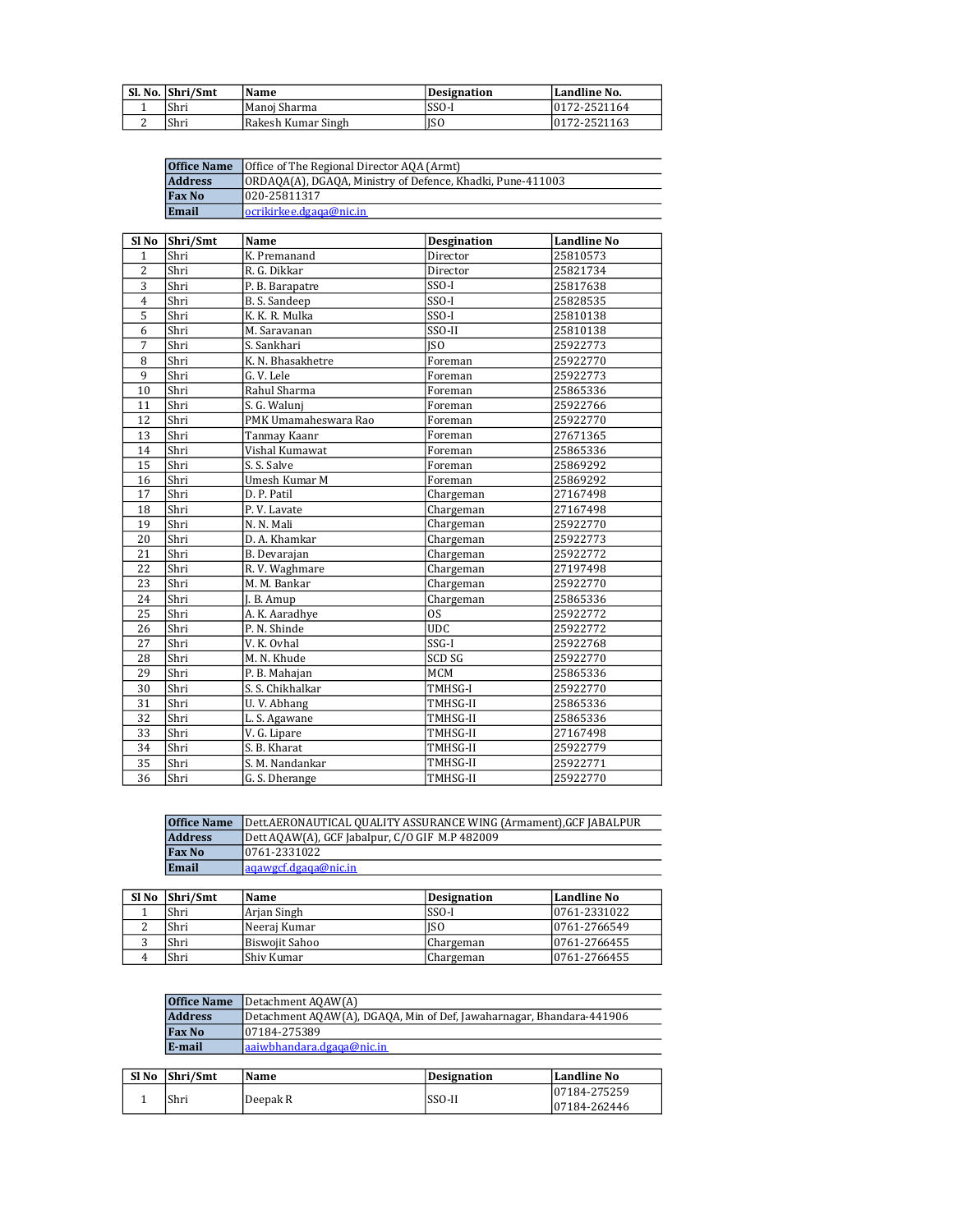| - | Shri | AN K'<br>Khobare | reman<br><b>∵∪⊥</b> | 2296<br>0<br>゚゙゚゚゚゚゚<br>яΔ-<br>10 I |
|---|------|------------------|---------------------|-------------------------------------|
| ັ | Shri | <b>VB</b> Pal    | ™eman<br>נטי        | 262496<br>0<br>яΔ-                  |

| <b>Office Name</b> | Detachment Aeronautical Quality Assurance Wing (Armt)              |
|--------------------|--------------------------------------------------------------------|
| <b>Address</b>     | Dett. AQAW(A) Ambajhari, Ministry of Defence, Nagpur - 440021 (MS) |
| <b>Fax No</b>      | 07104-246338                                                       |
| E-mail             | lagawambaihari.dgaga@goy.in                                        |

| Sl No | Shri/Smt | Name           | <b>Designation</b> | <b>Landline No</b> |
|-------|----------|----------------|--------------------|--------------------|
|       |          |                |                    | 07104-246338       |
|       | Shri     | IR. A. Pilare  | $SSO-I$            | 07104-246725       |
|       | Shri     | Rakesh Mishra  | <b>ISO</b>         | 0712-2393374       |
|       | Shri     | P. R. Khandate | Foreman            | 0712-2393586       |
|       | Shri     | C. G. Pawar    | Foreman            | 0712-2393179       |
|       | Shri     | I. R. Parmar   | Foreman            | 0712-2393127       |

| <b>Office Name</b> | Dett. AQAW(A), Kanpur                                                     |
|--------------------|---------------------------------------------------------------------------|
| <b>Address</b>     | Dett. AQAW(A), DGAQA, Armapur Post, C/O OFC, Kalpi Road Kanpur UP -208009 |
| <b>Fax No</b>      | 10512-2231124                                                             |
| Email              | aaiwkanpur.dgaga@nic.in                                                   |

| Sl No | Shri/Smt | Name              | <b>Designation</b> | Landline No  |
|-------|----------|-------------------|--------------------|--------------|
|       |          | R K Tripathi      | SSO-I OIC          | 0512-2213056 |
|       | Shri     |                   |                    | 0512-2245191 |
| 2     | Shri     | A Khan            | ISO                | 0512-2245561 |
| 3     | Shri     | <b>B</b> N Prasad | Foreman            | 0512-2245548 |
| 4     | Shri     | A K Singh         | Chargeman          | 0512-2245548 |
| 5     | Shri     | V K Tiwari        | Chargeman          | 0512-2245548 |
| 6     | Shri     | R K Pradhan       | Chargeman          | 0512-2245562 |
| 7     | Shri     | V Kumar           | Chargeman          | 0512-2245327 |
| 8     | Shri     | Rajeev Dutta      | Chargeman          | 0512-2245327 |
| 9     | Shri     | Babalu Dhusia     | <b>UDC</b>         | 0512-2245562 |

| <b>Office Name</b>                                                                               | Detachment Aeronautical Quality Assurance Wing (Armament) |  |  |
|--------------------------------------------------------------------------------------------------|-----------------------------------------------------------|--|--|
| <b>Address</b><br>[Det AQA Wing (Armt), DGAQA, Ministry Of Defence, Muradnagar, Ghaziabad (U.P)- |                                                           |  |  |
| <b>Fax No</b>                                                                                    | 01232-227210                                              |  |  |
| Email                                                                                            | laaiwmuradnagar.dgaga@nic.in                              |  |  |

| Sl No | Shri/Smt | Name                 | Designation                         | Landline No  |
|-------|----------|----------------------|-------------------------------------|--------------|
|       | Shri     | Hari Om-             | PScO/OIC                            | 01232-227209 |
|       | Shri     | Pankai Chawla        | PScO/POAO                           | 01232-262293 |
|       | Shri     | Mukesh Kumar Kashyap | Foreman/Admin Officer  01232-227210 |              |

| <b>Office Name</b>                                                              | Detachment Aeronautical Quality Assurance Wing(Armt), Dum Dum, DGAQA, |
|---------------------------------------------------------------------------------|-----------------------------------------------------------------------|
| <b>Address</b><br>  C/o Ordnance Factory Dum Dum, Jessore Road, Kolkata-700028_ |                                                                       |
| <b>Fax No</b>                                                                   | 033-25296778                                                          |
| Email                                                                           | $l$ aaiwcossipore.dgaga@nic.in                                        |

| Sl No                    | Shri/Smt | Name                   | <b>Designation</b> | <b>Landline No</b> |
|--------------------------|----------|------------------------|--------------------|--------------------|
|                          |          |                        | Officer In Charge  | 033-25504066       |
|                          |          |                        |                    | 033-25694252       |
|                          | Shri     | Manoj Kumar Mohanty    | Foreman            | 033-25694291       |
|                          |          |                        |                    | 033-25694296       |
| $\overline{\mathcal{L}}$ | Shri     | Prakashchandra U Panda | Foreman            | 033-25694291       |
| 3                        | Shri     | Laxmidhar Sahu         | Foreman            | 033-25694291       |
| $\overline{4}$           | Shri     | Sanjoy Ghose           | Chargeman          | 033-25694291       |
| 5                        | Shri     | Dibakar Sahoo          | Chargeman          | 033-25694291       |
| 6                        | Shri     | Vikky Kumar Singh      | Chargeman          | 033-25694291       |
| 7                        | Shri     | <b>Joy Das</b>         | Chargeman          | 033-25694291       |
| 8                        | Shri     | Amit Kumar Pandey      | <b>UDC</b>         | 033-25694291       |
| 9                        | Shri     | Ropna Oraon            | <b>LDC</b>         | 033-25694291       |

|                | <b>Office Name</b> Dettachment Aeronautical Quality Assurance Wing (Armt.), DGAQA, MOD, Chanda |
|----------------|------------------------------------------------------------------------------------------------|
| <b>Address</b> | Dett. AQAW(A), DGAQA, MOD, Chanda, Pin-442501 (MS)                                             |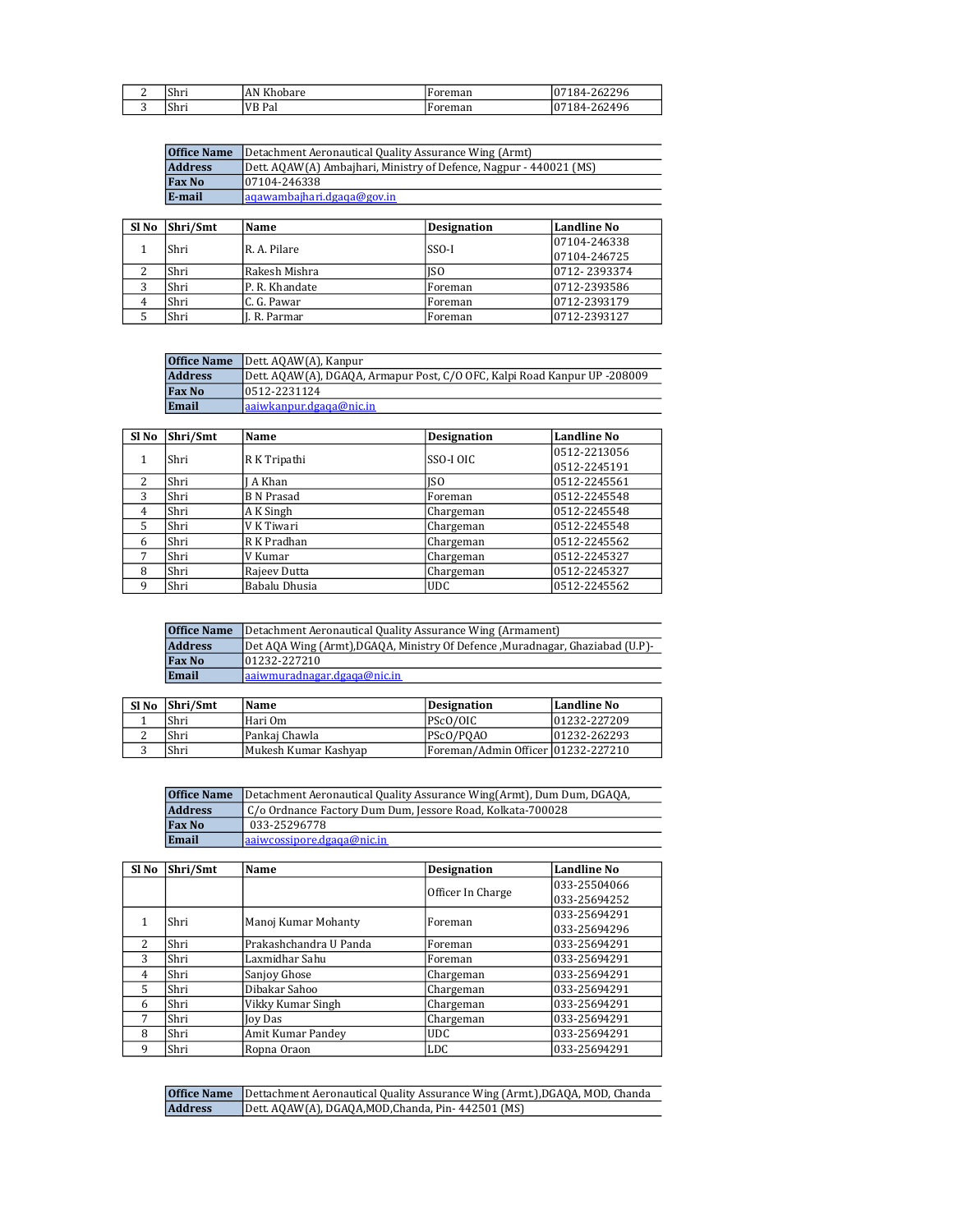| N <sub>0</sub> | 07175-254007             |
|----------------|--------------------------|
| E-mail         | laaiwchanda.dgaga@nic.in |

|                | Sl. No. Shri/Smt | Name              | <b>Designation</b> | Landline No. |
|----------------|------------------|-------------------|--------------------|--------------|
|                | Shri             | M Sriniyasa Rao   | $SSO-I$            | 07175-254089 |
|                |                  |                   |                    | 07175-261088 |
| 2              | Shri             | H D Bhosale       | SSO-II             | 07175-254751 |
|                |                  |                   |                    | 07175-261090 |
| 3              | Shri             | A K Mallik        | <b>ISO</b>         | 07175-261432 |
|                | Shri             | Lakkewar N A      | Foreman            | 07175-254007 |
| $\overline{4}$ |                  |                   |                    | 07175-261089 |
| 5              | Shri             | Muhammed Shoeb    | Foreman            | 07175-261089 |
| 6              | Shri             | Kiran S. Deshmukh | Foreman            | 07175-261438 |
| 7              | Shri             | Amit Kumar Singh  | Chargeman          | 07175-261433 |

| <b>Office Name</b> | Dett.AOAW(A), Itarsi     |
|--------------------|--------------------------|
| <b>Address</b>     | Dett.AQAW(A), Itarsi     |
| <b>Fax No</b>      | 107572-268541            |
| Email              | laaiwitarsi.dgaga@nic.in |

| Sl. No. Shri/Smt | Name                      | Desgination | Landline No |
|------------------|---------------------------|-------------|-------------|
| Shri             | Dava Shankar Pathak       | SSO-I       | 268541      |
| 'Shri            | Somendra Nath Chakraborty | Foreman     | 232733      |

| OFFICE OF Additional Director General (Nasik)<br><b>Office Name</b>       |                      |
|---------------------------------------------------------------------------|----------------------|
| <b>Address</b><br>[OADG(N), DGAQA, Min. Of Defence, Ojhar, Nashik-4222079 |                      |
| <b>Fax No</b>                                                             | 102550-275506        |
| Email                                                                     | locrink.dgaqa@nic.in |

| Sl No          | Shri/Smt | Name                  | <b>Designation</b> | <b>Landline No</b> |
|----------------|----------|-----------------------|--------------------|--------------------|
| $\mathbf{1}$   | Shri     | Syed Iftekhar Ahmed   | ADG(HAG Gde)       | 275364             |
| $\overline{2}$ | Shri     | SK Kapoor             | Director           | 295062             |
| 3              | Shri     | Yashpal Singh         | PScO(NF)           | 295061             |
| $\overline{4}$ | Shri     | Himadari Sekhar De    | PScO(NF)           | 295066             |
| 5              | Shri     | Ravi Mohan Pandey     | PScO(NF)           | 295066             |
| 6              | Shri     | Anurag M Abhyankar    | SSO-I              |                    |
| 7              | Shri     | N S Poniya            | SSO-I              |                    |
| 8              | Shri     | Harish Vijapuri       | SSO-II             |                    |
| 9              | Shri     | <b>BT</b> Pendor      | SSO-II             |                    |
| 10             | Shri     | Ashok Kumar Passy     | SSO-II             |                    |
| 11             | Shri     | K Thajudeen           | SSO-II             |                    |
| 12             | Shri     | Nagappa Yelubenchi    | SSO-II             |                    |
| 13             | Shri     | Mohneesh Tapparwal    | SSO-II             |                    |
| 14             | Shri     | Sumit Katoch          | SSO-II             |                    |
| 15             | Shri     | Vijay Kumar Arya      | SSO-II             |                    |
| 16             | Shri     | S Rajendran           | SSO-II             |                    |
| 17             | Shri     | M M Senapati          | <b>ISO</b>         |                    |
| 18             | Shri     | Rajesh Sharma         | <b>JSO</b>         |                    |
| 19             | Shri     | Ankur Sharma          | $\overline{ISO}$   |                    |
| 20             | Shri     | D V Yadav             | <b>JSO</b>         |                    |
| 21             | Shri     | V R Datchnamoorthy    | <b>ISO</b>         |                    |
| 22             | Shri     | C.N. Gaikwad          | <b>JSO</b>         |                    |
| 23             | Shri     | R Bhattacharjee       | <b>ISO</b>         |                    |
| 24             | Shri     | Shyam Singh           | <b>JSO</b>         |                    |
| 25             | Shri     | Avanish Mishra        | <b>SSA</b>         |                    |
| 26             | Shri     | A J Rathnam           | SSA                |                    |
| 27             | Shri     | Lakhan B Kamble       | <b>SSA</b>         |                    |
| 28             | Shri     | Hemant D Wagh         | SSA                |                    |
| 29             | Shri     | Kumar Sampann         | <b>SSA</b>         |                    |
| 30             | Shri     | Swapnil V Meshram     | SSA                |                    |
| 31             | Shri     | Shibashis Pradhan     | <b>SA</b>          |                    |
| 32             | Shri     | CD Tadam              | Pvt. Secretary     |                    |
| 33             | Shri     | <b>Shekhar R More</b> | Sr. Steno          |                    |
| 34             | Shri     | Shankar L Muthe       | Office Suptd.      |                    |
| 35             | Shri     | Aditya Malik          | <b>LDC</b>         | 295061             |
| 36             | Shri     | Raju P Papade         | $SCD-I$            |                    |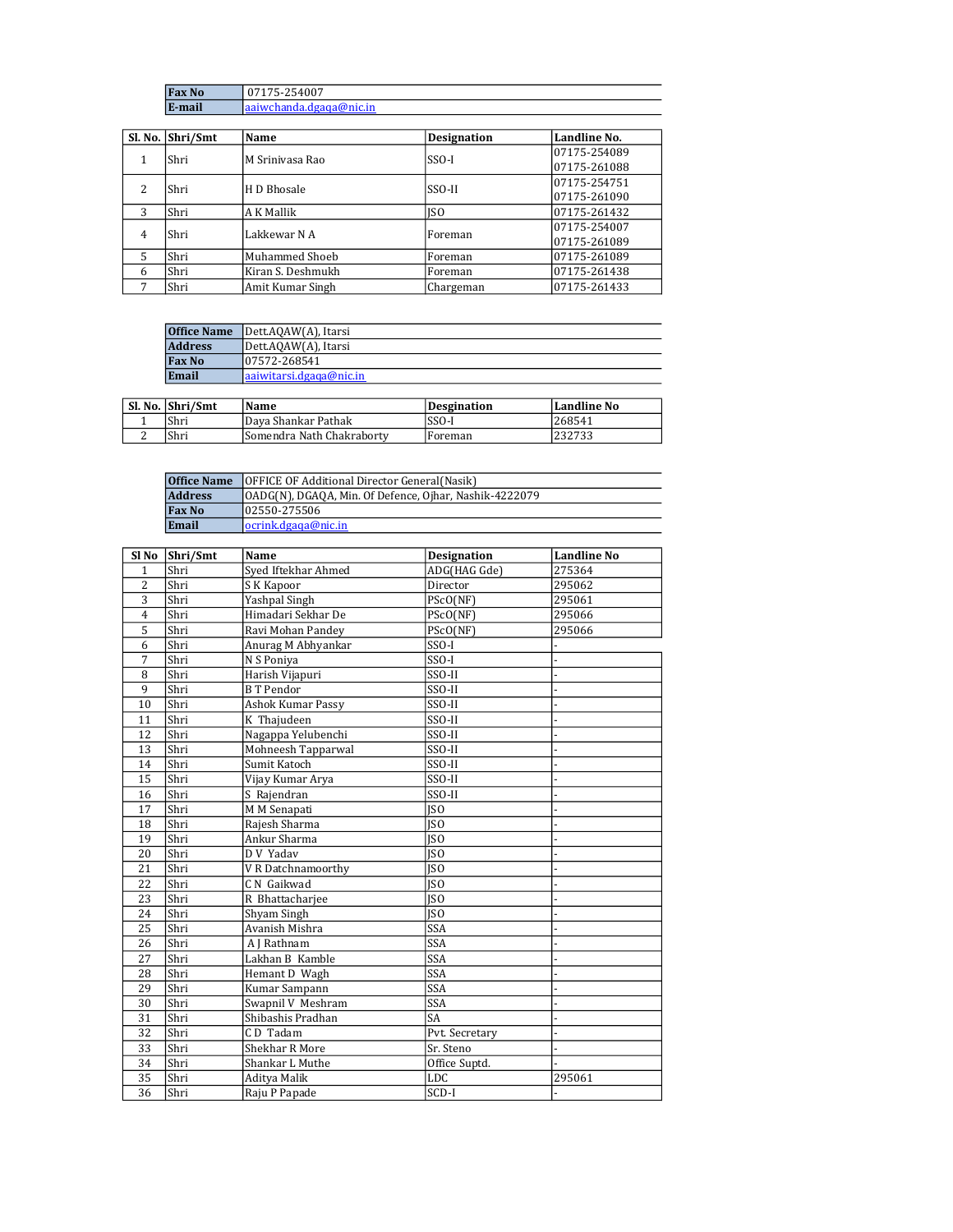| <b>Office Name</b> | Office of Additional Director General (KORAPUT), AQA             |
|--------------------|------------------------------------------------------------------|
| <b>Address</b>     | DGAOA, MINISTRY OF DEFENCE, P.B.NO.06, C/O HAL KORAPUT DIVISION, |
| <b>Fax No</b>      | 06853-220309                                                     |
| Email              | ocrikpt.dgaga@nic.in                                             |

| Sl No          | Shri/Smt | Name                  | <b>Designation</b> | <b>Landline No</b> |
|----------------|----------|-----------------------|--------------------|--------------------|
| $\mathbf{1}$   | Shri     | Mi Vinod Kumar        | ADG                | 222119             |
| $\overline{c}$ | Shri     | G Narendra Babu       | Director           | 220321             |
| 3              | Shri     | S C Karan             | Director           | 222034             |
| $\overline{4}$ | Shri     | Prashant Madhav Pai   | Gp. Capt.          | 220321             |
| 5              | Shri     | D.Jayaramulu          | SSO-I              | 222116             |
| 6              | Shri     | Y.E. Jadhav           | $SSO-I$            | 222116             |
| 7              | Shri     | Manamohan Mishra      | $SSO-I$            | 222116             |
| 8              | Shri     | Chandra Ketu Singh    | $SSO-I$            | 222116             |
| 9              | Shri     | Manish Kumar Jha      | $SSO-I$            | 222116             |
| 10             | Shri     | Dipak Kumar Panda     | SSO-I              | 222116             |
| 11             | Shri     | J.B.Durga Prasad Naik | SSO-I              | 222116             |
| 12             | Shri     | Ranajit Mohapatra     | SSO-II             | 222116             |
| 13             | Shri     | Navneet Mishra        | SSO-II             | 222116             |
| 14             | Shri     | Md. Azhar             | SSO-II             | 222116             |
| 15             | Shri     | Rajesh Pandita        | <b>ISO</b>         | 222116             |
| 16             | Shri     | Manikanta Kumar Manda | <b>ISO</b>         | 222116             |
| 17             | Shri     | Misbauddin Ahmed      | <b>ISO</b>         | 222116             |
| 18             | Shri     | Manoj Kumar Kushwaha  | <b>ISO</b>         | 222116             |
| 19             | Shri     | Satish Chandra Gautam | <b>SSA</b>         | 222116             |
| 20             | Shri     | Mrinmoy Garai         | <b>SSA</b>         | 222116             |
| 21             | Shri     | Sachin Kumar          | <b>SSA</b>         | 222116             |
| 22             | Shri     | Sasawta Priyadarshan  | <b>SSA</b>         | 222116             |
| 23             | Shri     | Abhay Lal Kumar       | SA                 | 222116             |
| 24             | Shri     | Suraj Kumar Mandal    | <b>SA</b>          | 222116             |
| 25             | Shri     | Ramesh Patnaik        | <b>OS</b>          | 222116             |
| 26             | Shri     | Senna Majhi           | <b>UDC</b>         | 222116             |
| 27             | Shri     | Vipin Kumar           | STENO-II           | 222116             |
| 28             | Shri     | Goutam Saini          | <b>LDC</b>         | 222116             |
| 29             | Shri     | J Narayana Raju       | SCD-II             | 222116             |

| <b>Office Name</b> | MSOAA                                                         |
|--------------------|---------------------------------------------------------------|
| <b>Address</b>     | OC BUILDING, C/o. DRDL, KANCHANBAGH POST, HYDERABAD - 500 058 |
| <b>Fax No</b>      | 1040 - 2434 1477                                              |
| Email              | lmsgaahyd.dgaga@nic.in                                        |

| Sl No          | Shri/Smt | Name                    | <b>Desgination</b> | <b>Landline No</b> |
|----------------|----------|-------------------------|--------------------|--------------------|
| 1              | Shri     | M. NATESH               | PRINCIPAL DIRECTOR | 24584166           |
|                |          |                         |                    | 24340207           |
| 2              | Shri     | K K Reddy               | PA to PD           | 24584166           |
|                |          |                         | <b>HRD GROUP</b>   |                    |
| $\mathbf{1}$   | Shri     | M K Anand Kumar         | Offg. Director     | 24584161           |
| 2              | Shri     | M S Raghavendra         | Asst. Director     | 29801194           |
| 3              | Shri     | K Harilal               | Asst. Director     | 29801193           |
| $\overline{4}$ | Shri     | R Srijit                | Asst. Director     | 29801193           |
| 5              | Shri     | <b>JV Ramana Murthy</b> | Asst. Director     | 24584151           |
| 6              | Shri     | <b>GLN Sastry</b>       | <b>OS</b>          | 24584162           |
| 7              | Smt      | T Vijaya Lakshmi        | OS.                | 29703547           |
| 8              | Shri     | K Abhilash Kumar        | <b>UDC</b>         | 24584163           |
| 9              | Shri     | B Ranga                 | <b>MTD</b>         | 24584154           |
| 10             | Shri     | S Venkat                | <b>CMTD</b>        | 24584154           |
| 11             | Shri     | K Bhaskar               | <b>CMTD</b>        | 24584154           |
|                |          |                         | <b>LRSAM GROUP</b> |                    |
| $\mathbf{1}$   |          | Col K Chakraborthy      | Director           | 24587110           |
| 2              | Smt      | M Nagaveni              | PA to Director     | 24587110           |
| 3              | Shri     | Ch. Jayaprakash         | Joint Director     | 24347142           |
| $\overline{4}$ | Shri     | Y Prabhakara Rao        | Dy. Director       | 24587103           |
| 5              | Shri     | K Mallikarjuna Rao      | STO (Mech)         | 24587134           |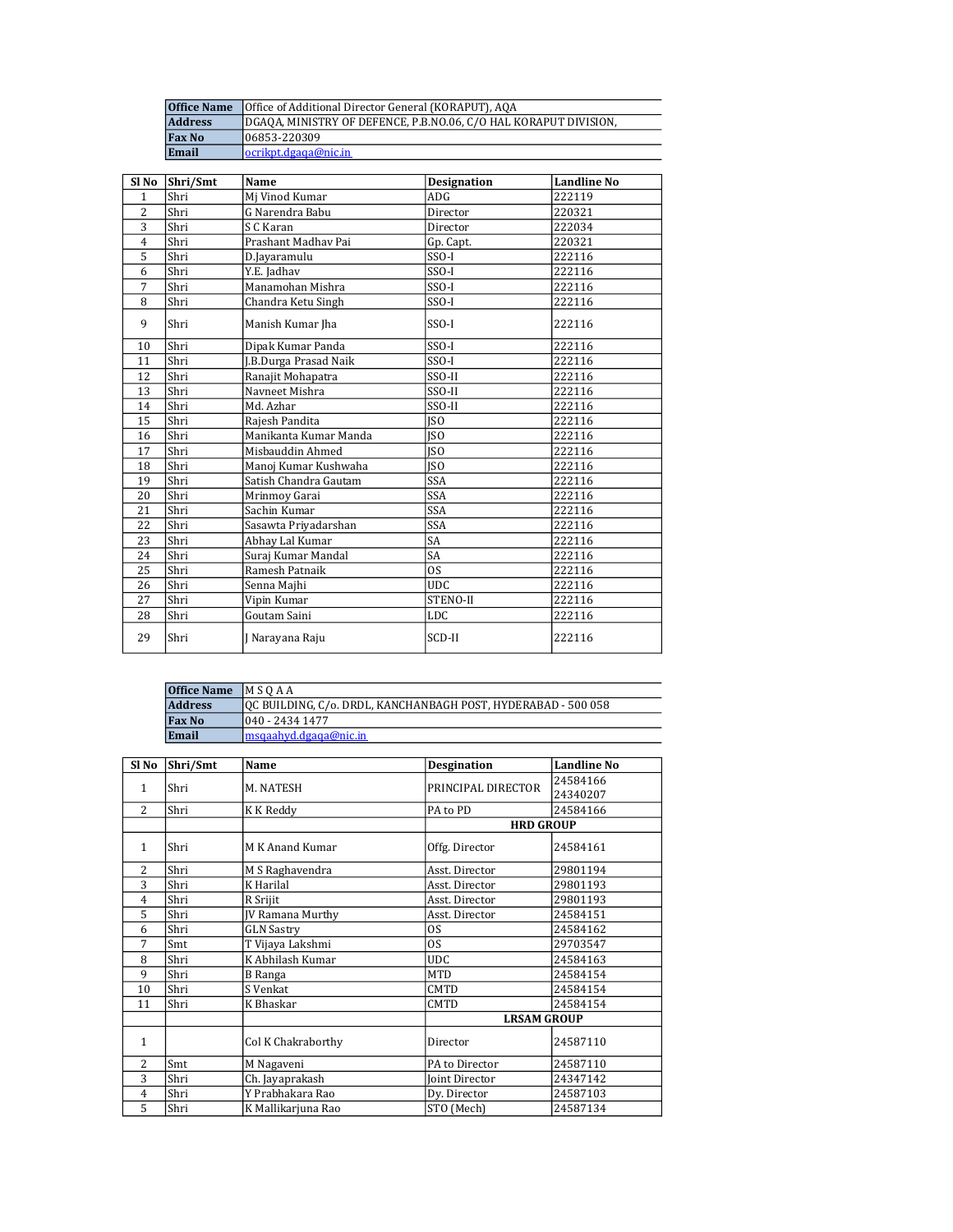| 6              | Shri | Anshul K Dore               | Asst. Director             | 24587113                   |
|----------------|------|-----------------------------|----------------------------|----------------------------|
| 7              | Shri | Kundan B Sonkamble          | Asst. Director             | 24587113                   |
| 8              | Smt  | C Chaya Devi                | Asst. Director             | 24587113                   |
| 9              | Shri | Harshit Kumar               | Asst. Director             | 24587134                   |
| 10             |      | Lt Siddarth                 | Asst. Director             | 24587171                   |
| 11             | Shri | Manjappa                    | SSA(G)                     | 24587113                   |
|                |      |                             | <b>PRITHVI GROUP</b>       |                            |
| $\mathbf{1}$   |      | Col S V Ahluwalia           | Director                   | 24341833 (Fax)<br>24587556 |
| 2              | Shri | Ch. Pratap Kumar            | Dy. Director               | 24587559                   |
| 3              |      | Lt Cdr John Pradeep         | Dy. Director               | 24587560                   |
| $\overline{4}$ | Shri | Venkatamana Kodi            | Asst. Director             | 24587539                   |
|                |      |                             | <b>AMS &amp; AGS GROUP</b> |                            |
| $\mathbf{1}$   | Shri | Nagaraja RB                 | Director                   | 24587115<br>24341459 (Fax) |
| 2              | Smt  | K Krishnaveni               | PA to Director             | 24587115                   |
| 3              | Shri | V G Tayade                  | Joint Director             | 24587599                   |
| $\overline{4}$ | Shri | Khusharaj Khaddeo           | Dy. Director               | 24587538                   |
| 5              |      | Lt Cdr Uttam Kamat          | Dy. Director               | 24587101                   |
| 6              |      | Lt Cdr Sujit                | Dy. Director               | 24587140                   |
| 7              | Shri | D L Vijay Kumar             | CTO                        | 24340323                   |
| 8              | Smt  | A Manjula                   | Asst. Director             | 24587187                   |
| 9              | Shri | K Kalyanraman               | Asst. Director             | 24587187                   |
| 10             | Shri | G Neduncheralathan          | Asst. Director             | 24587137                   |
|                | Shri | Subhajit Maitra             | Asst. Director             |                            |
| 11<br>12       | Shri | Himanshu Mishra             |                            | 24347538                   |
|                |      |                             | Asst. Director             | 24587115                   |
| 13             | Smt  | S Saritha Bai               | AE(QA)                     | 24587187                   |
| 14             |      | Lt Goutham T                | Asst. Director             | 24587187                   |
| 15             | Shri | Gajendran A                 | AE (QA)                    | 24587140                   |
|                |      |                             | <b>Development Group</b>   |                            |
| $\mathbf{1}$   | Shri | P P Singh                   | Director                   | 24584175<br>29700498 (Fax) |
| $\overline{2}$ | Shri | K Chakravarthy              | Joint Director             | 24584152                   |
| 3              | Shri | Srinivas D Mehetri          | Joint Director             | 24584172                   |
| 4              | Shri | <b>B</b> Bheemla            | Dy. Director               | 24584164                   |
| 5              |      | Lt Cdr Anderson P           | Dy. Director               | 24584156                   |
| 6              | Shri | H K Panda                   | Asst. Director             | 24584152                   |
| 7              |      | Lt Amol Mathur              | Asst. Director             | 24584156                   |
| 8              |      | Lt Priyanka                 | Asst. Director             | 24584169                   |
| 9              | Shri | Sutirtho Boral              | Asst. Director             | 24584165                   |
|                |      |                             | <b>RMC Midhani</b>         |                            |
| $\mathbf{1}$   | Shri | Dr Jibnath Jha              | Joint Director             | 24184561                   |
| $\overline{2}$ | Shri | Rajnish Kumar               | Dy. Director               | 24184561                   |
|                |      |                             | <b>MRSAM Group</b>         |                            |
|                |      |                             |                            | 29801195 (Fax)             |
| $\mathbf{1}$   |      | Gp Capt J Singh             | Director                   | 24584170                   |
| 2              | Shri | R K Bochani                 | Dy. Director               | 24584171                   |
| 3              |      | Lt Cdr Raja Raheem          | Dy. Director               | 24584178                   |
| 4              |      | Lt Cdr Amit Bhardwaj        | Dy. Director               | 24584174                   |
| 5              |      | Lt Cdr Aadhar Grover        | Dy. Director               | 24584174                   |
| 6              | Smt  | A Rajeswari                 | <b>CTO</b>                 | 24584176                   |
| 7              | Shri | Prabodh Kumar D             | Asst. Director             | 24584178                   |
| 8              | Shri | Krishnaveer Sharma          | Asst. Director             | 24584176                   |
| 9              | Shri | K Vijay Kumar               | Asst. Director             | 24584171                   |
|                |      |                             | <b>ASTRA GROUP</b>         |                            |
| $\mathbf{1}$   |      | <b>KPJ</b> Prabhu           | Offg. Director             | 24583737<br>24583738 (Fax) |
| 2              | Smt  | Sarita Sasi                 | PA to Director             | 24583737                   |
| 3              | Shri | N Puttaraju                 | Joint Director             | 24583736                   |
| $\overline{4}$ | Shri | C Harivenkateswar Rao       | Joint Director             | 24583735                   |
| 5              |      | Lt Cdr Sam Varughese Joseph | Dy. Director               | 24583736                   |
| 6              |      | Lt Cdr Akshay Singh         | Dy. Director               | 23583736                   |
| 7              | Shri | Ranadhir Kumar              | Asst. Director             | 24583735                   |
| 8              | Shri | G Vasudeva Varma            | Asst. Director             | 24583735                   |
|                |      |                             | <b>BRAHMOS GROUP</b>       |                            |
|                |      |                             |                            | 24087165                   |
| $\mathbf{1}$   |      | Capt J Venkatapathy         | Director                   | 24087194 (Fax)             |
| $\overline{c}$ | Shri | M M Javeed                  | Joint Director             | 24087121                   |
|                |      |                             |                            |                            |